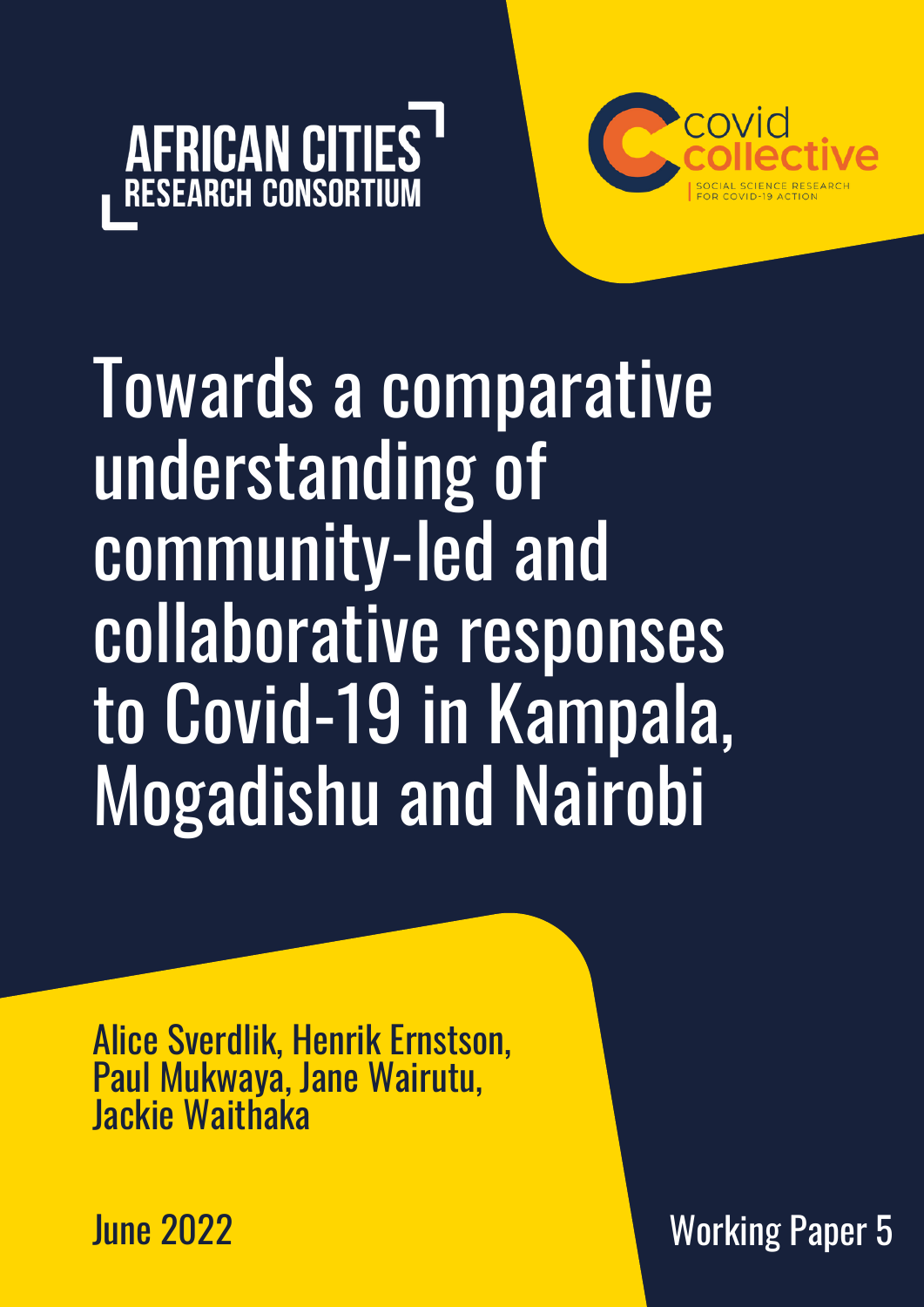#### **Alice Sverdlik**

Lecturer in Global Development, The University of Manchester, UK

#### **Henrik Ernstson**

Lecturer in Human Geography, The University of Manchester, UK

#### **Paul Mukwaya**

Lecturer, Department of Geography, Geo-Informatics and Climatic Sciences, Makerere University, Uganda

#### **Jane Wairutu**

Programme Manager, SDI-Kenya

#### **Jackie Waithaka**

Communications and Documentations Officer, SDI-Kenya

#### **Acknowledgments**

We gratefully acknowledge the research carried out for this paper by the following persons in alphabetical order: Teddy Kisembo, Shuaib Lwasa, Judith Mbabazi, Hafisa Namuli, Elvira Songoro, Junior Alves Ssebanja and Hakimu Sseviiri. We also are grateful to Abdifatah Tahir and other anonymous reviewers.

## **Abstract**

In this paper, we explore the Covid-19 pandemic's evolving impacts and wide-ranging local initiatives in Mogadishu, Kampala, and Nairobi. Low-income residents often experienced Covid-19 less as a health crisis (especially in its early waves) and more in terms of its devastating socioeconomic, political and violent impacts. Although there were widespread misconceptions about the virus and vaccine, private sector and civil society groups also raised awareness about Covid-19 via several creative initiatives that can usefully complement official risk communication strategies. Moreover, we found a range of Covid-19 responses at different scales, including national taskforces; philanthropic and private sector initiatives; aid agency initiatives; and grassroots and other civil society interventions. Some new collaborations and constructive engagements emerged between state and non-state groups. An array of non-state actors – including community health volunteers (CHVs), private firms, youth, women's, faith-based and refugee-led organisations – were key in assisting marginalised residents, but these efforts would benefit considerably from additional government support and recognition. We develop a typology of responses that ranges from quite top-down coalitions to increasingly bottom-up community solidarity networks. The typology encompasses efforts around emergency relief distribution, risk communication, service delivery, livelihoods strengthening and data collection. Collaborations between state and non-state actors took various forms but were typically emergency responses, which did not necessarily adopt a strategic, longerterm approach to addressing urban poverty and deprivation. Other interventions – such as enhancing health systems, countering police brutality, supporting multi-sectoral upgrading and engaging constructively with informality – may open newfound possibilities of more lasting, equitable change.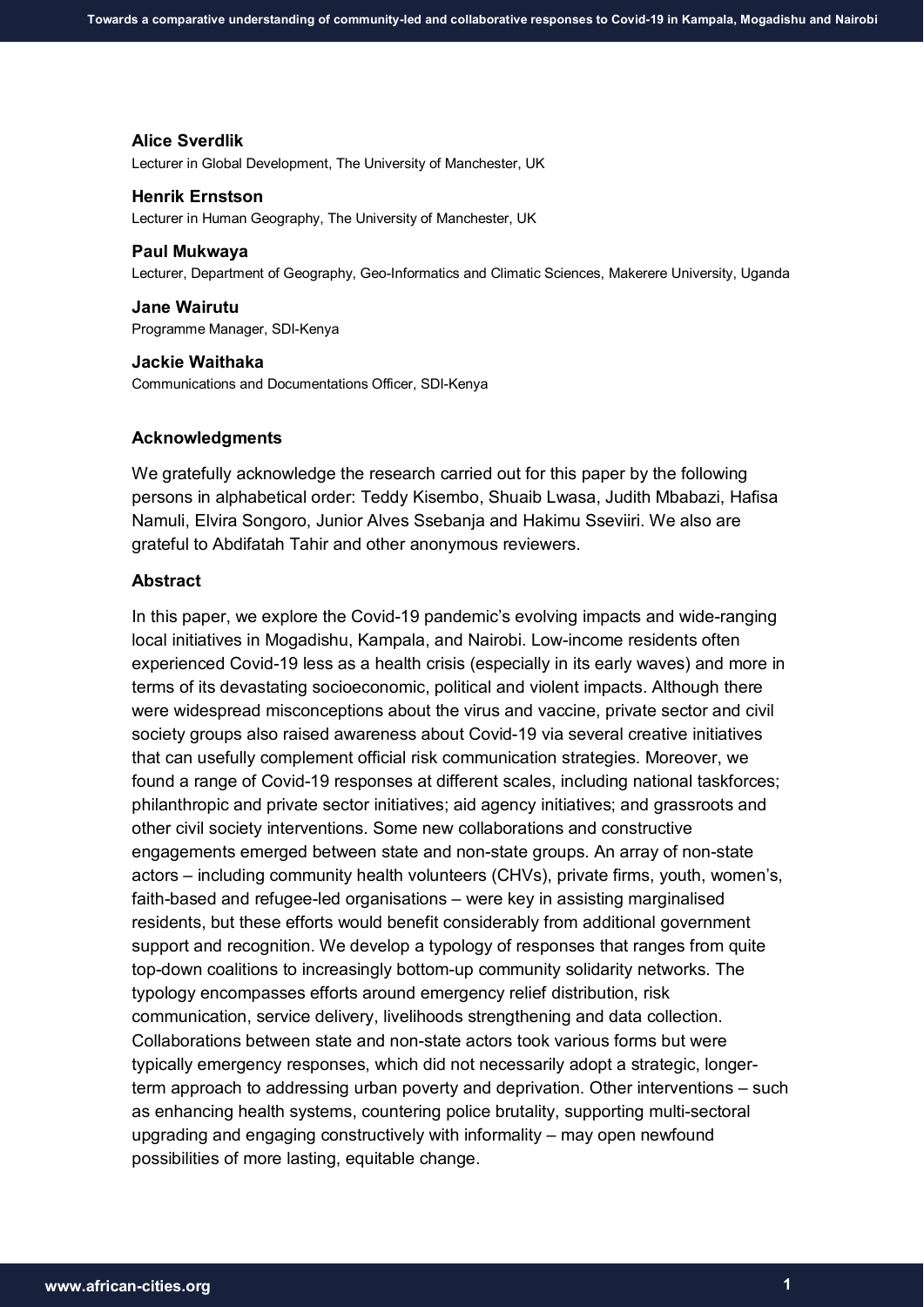**Keywords:** Covid-19, health, informal settlements, informal labour, Uganda, Kenya, Somalia, cities, civil society, community-led responses, coalitions, risk communication, grassroots data

#### **Cite this paper as:**

Sverdlik, A, Ernstson, H, Mukwaya, P, Wairutu, J and Waithaka, J (2022). "Towards a comparative understanding of community-led and collaborative responses to Covid-19 in Kampala, Mogadishu and Nairobi". ACRC Working Paper 2022-05. Manchester: African Cities Research Consortium, The University of Manchester.

**ISBN:** 978-1-915163-04-2

Supported by the UK Foreign Commonwealth and Development Office (FCDO), the Covid Collective is based at the Institute of Development Studies (IDS). The Collective brings together the expertise of, UK and Southern based research partner organisations and offers a rapid social science research response to inform decision-making on some of the most pressing Covid-19 related development challenges.

This report was funded by the UK Government's Foreign, Commonwealth and Development Office (FCDO) through the [Covid Collective.](https://www.ids.ac.uk/projects/covid-collective/) It is licensed for non-commercial purposes only. Except where otherwise stated, it is licensed for non-commercial purposes under the terms of the [Open Government Licence v3.0.](https://www.nationalarchives.gov.uk/doc/open-government-licence/version/3/) Covid Collective cannot be held responsible for errors, omissions or any consequences arising from the use of information contained. Any views and opinions expressed do not necessarily reflect those of FCDO, Covid Collective or any other contributing organisation.

© Crown copyright 2021.

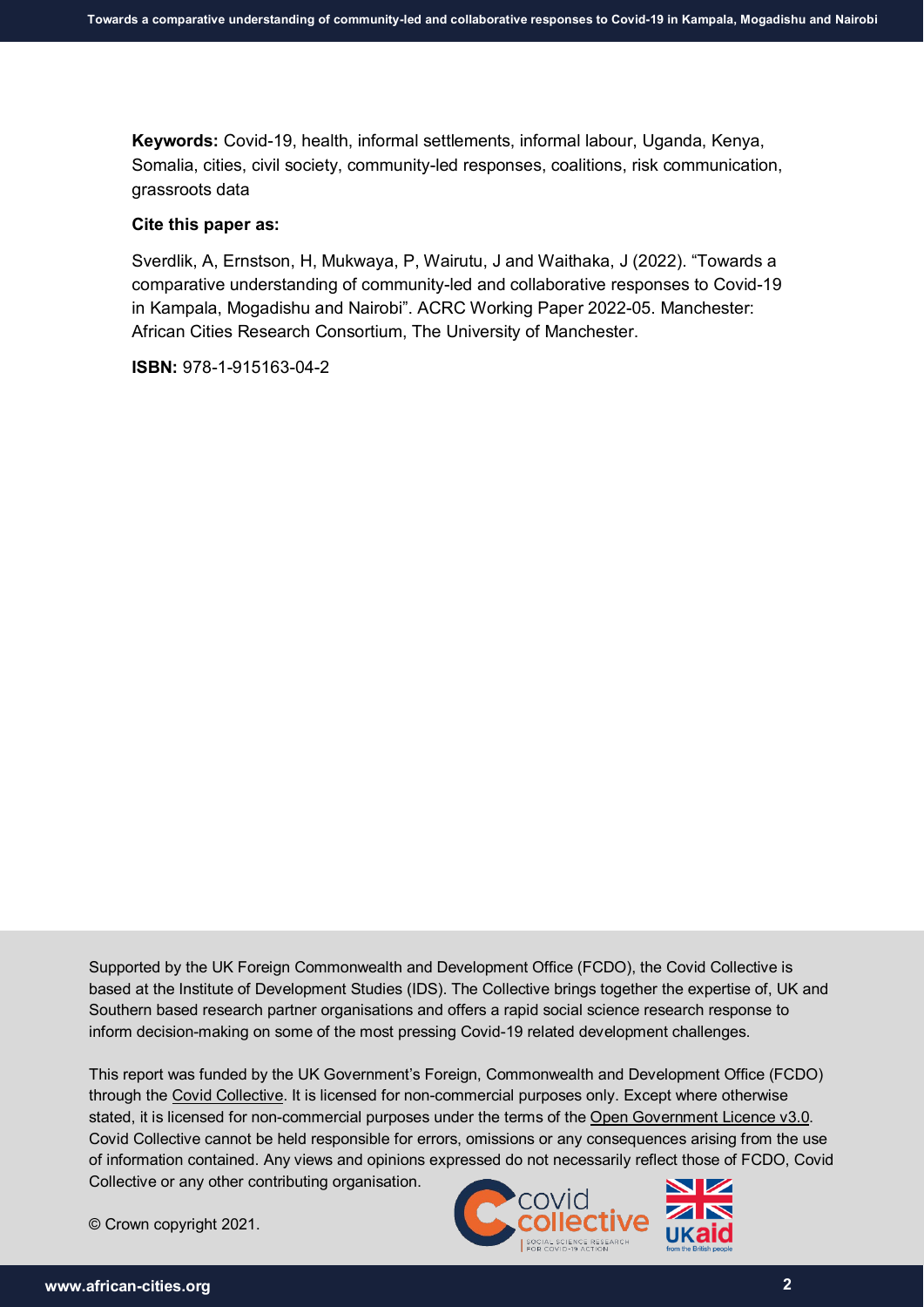# **1. Background and introduction: Understanding Covid-19's impacts and responses to it in East African cities**

Covid-19 has inflicted a major health toll while heightening socioeconomic inequalities and its impacts are still reverberating across the Global South. For low-income urban residents in the Global South, measures intended to contain the pandemic were often disastrous for livelihoods and wellbeing (Gupte and Mitlin, 2021; Sverdlik and Walnycki, 2021). Many low-income city dwellers lacked savings or access to emergency relief, leading to spiralling levels of precarity and food insecurity. Additionally, Covid-19 resulted in lockdowns that were sometimes associated with rising police brutality, alongside a spike in gender-based violence and other entrenched forms of insecurity. Today, low-income urban residents in African cities still overwhelmingly lack access to decent housing; social protections; water, sanitation and hygiene (WASH); and Covid-19 vaccines, all of which are essential to managing the pandemic. But Covid's health burdens are not always clear in African cities (often reflecting shortfalls in testing), while its social and political crises are increasingly interwoven with other longstanding health, economic and infrastructure challenges.

More positively, there are opportunities to learn from Covid-19 responses at the urban and neighbourhood levels, which have usually been missed in discussions of national or international pandemic interventions. Such findings may help tackle the pandemic's complex local impacts and inform strategies to address the underlying sources of urban disadvantage. It is also essential to explore any equitable, inclusive initiatives created during the pandemic and their relevance when responding to other urban crises.

Research into the pandemic has usually focused on early lockdowns and governmental strategies, leaving few insights into changes over time and how local officials, civil society and other non-state groups in cities have collaborated during Covid-[1](#page-3-0)9. $<sup>1</sup>$ </sup> Although urban self-help pandemic initiatives have been widely documented in the Global South (Fransen et al, 2022; Loewenson et al, 2021; Recio et al, 2021; Duque Franco et al*,* 2020), fewer studies have investigated such bottom-up Covid-19 responses in East Africa. Nor is there much investigation of how the disease has interacted with longstanding concerns in African cities such as fragile governance institutions, overstretched health systems and elevated levels of violence. To help fill these gaps, we analysed the pandemic's evolving impacts and diverse local initiatives based on action-research with partners in Mogadishu, Kampala and Nairobi, three important Eastern African cities with population sizes ranging from 2.9 to 3.5 and 4.3 million, respectively.

# **2. Methodology**

Our research examined Covid-19's complex impacts upon marginalised urban residents, in addition to considering several strategies spearheaded by government

<span id="page-3-0"></span><sup>&</sup>lt;sup>1</sup> For discussion of urban governance and responses to Covid-19, see McGuirk et al (2020). Gupte and Mitlin (2020), Sverdlik and Walnycki (2021), Connolly et al (2021) and Acuto (2020).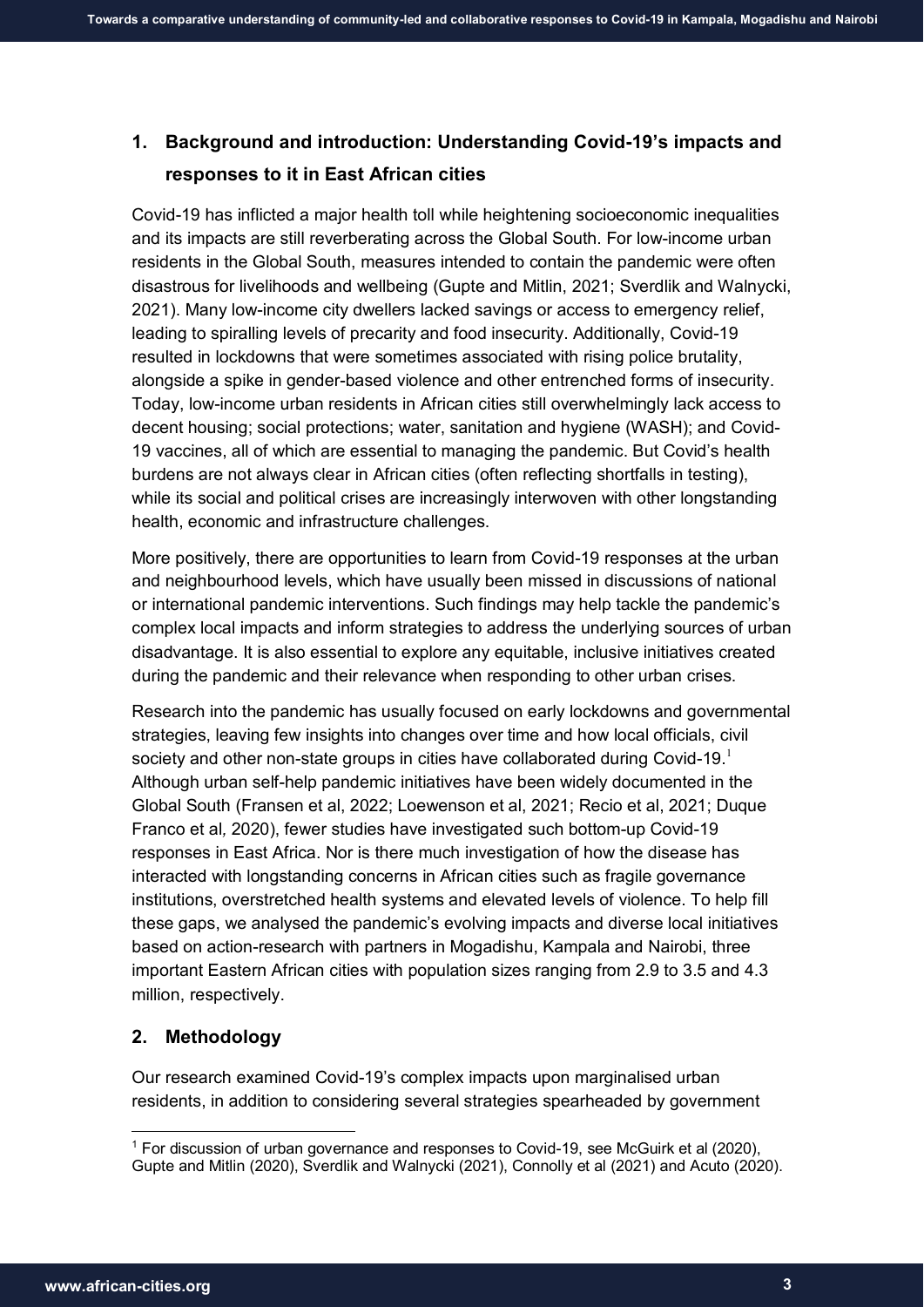actors, the private sector, grassroots and civil society organisations, and international agencies. We compared pandemic responses in the three cities (from March 2020 until early 2022) using document analysis and qualitative data collection with an array of stakeholders. In particular, we conducted at least 30 semi-structured interviews per city with low-income residents and community leaders, informal workers and local organisations, NGOs and international organisations (INGOs), community health workers (CHWs) and government decision makers. We sought to understand how lowincome residents in the three cities perceived Covid-19 responses, with a focus on issues such as equity and inclusion. For instance, we explored how residents viewed the fairness and adequacy of emergency aid distribution (with consideration of both state and non-state relief measures). Our interviews also examined community attitudes towards vaccination and levels of trust in various information sources on Covid-19, which may help to inform appropriate outreach and messaging strategies during crises. Finally, we analysed an array of bottom-up strategies in low-income neighbourhoods, various collaborations between state and non-state actors, and ways to support more equitable responses during any future crises.

Working in close collaboration with local partners, we developed an interview guide that was subsequently adapted and tailored to stakeholders in the cities. In Nairobi, our interviews were conducted mainly in Mathare, an informal settlement with 200,000 people facing high levels of insecurity, police violence and multiple deprivations (van Stapele, 2020; Kimari, 2020). Research in Kampala explored Covid-19's impacts and responses with a focus on informal settlements and informal businesses; this included both semi-structured qualitative interviews and focus group discussions (FGDs) with low-income residents. Meanwhile, interviews in Mogadishu examined Covid-19's impacts upon internally displaced persons (IDPs), businesses and other low-income residents.

# **3. Key findings**

Low-income residents in the three cities often experienced Covid-19 less as a health crisis (especially in its early waves) and more in terms of its *devastating socioeconomic, political and violent impacts.* Our interviews consistently found that harsh, top-down Covid-19 measures deepened the marginalisation of precarious residents, who were often unable to earn a living. Although the informal economy usually sustains the low-income urban majority, many informal jobs vanished following Covid-19 lockdowns and mobility restrictions. With few assets and limited social protections, many urban residents were plunged into severe poverty. For example, even as incomes declined, Mogadishu residents grappled with rising costs of food, fuel and basic commodities (as a result of disrupted imports and other Covid-related impacts). In Nairobi, the disappearance of informal livelihoods meant that many tenants could not pay their rent in informal settlements; landlords sometimes removed the tin roofs of their shacks if rent was unpaid, only deepening tenants' precarity. There were also several newly poor groups: in Kampala, these included unemployed teachers,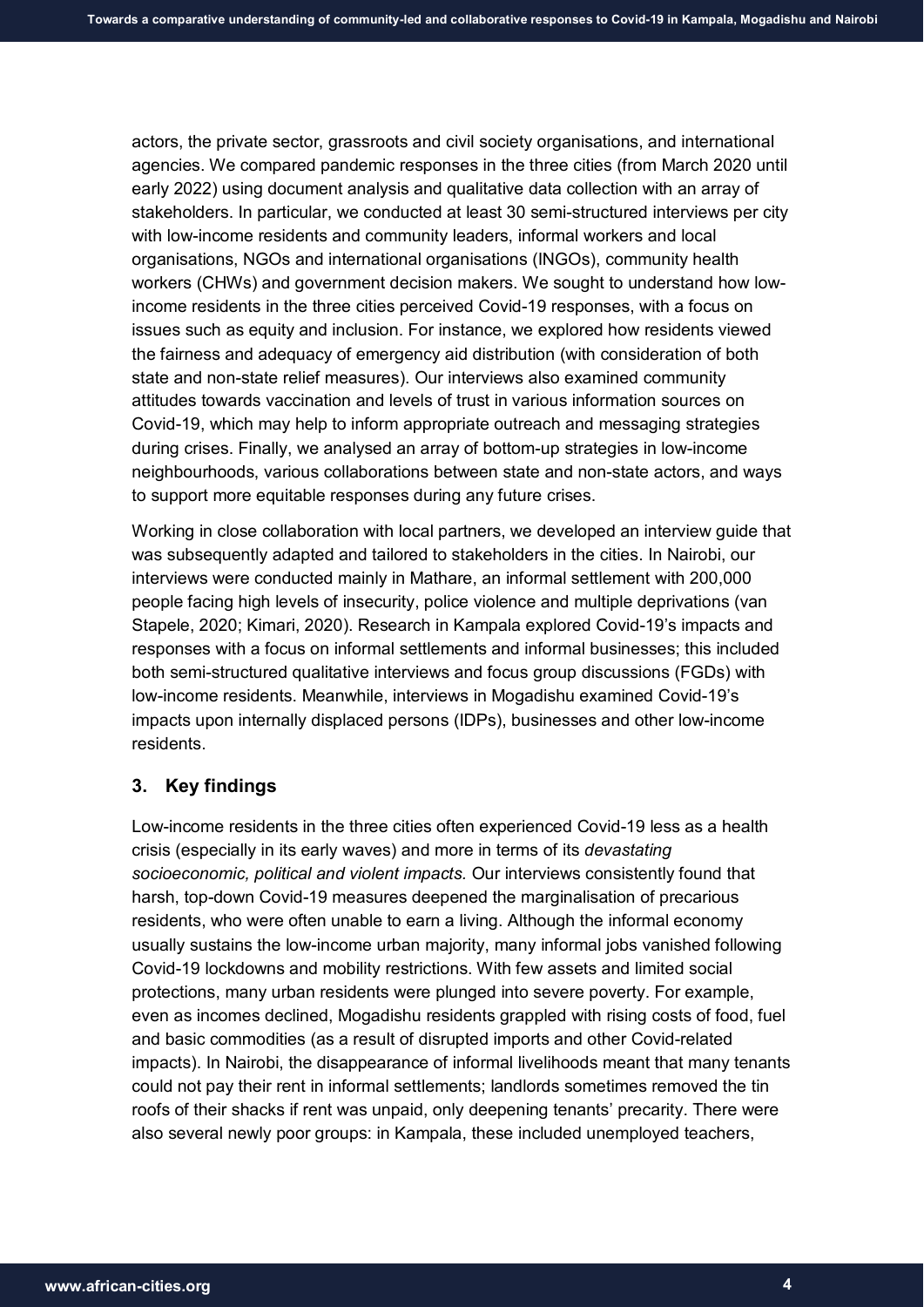public transport workers and others who could no longer work because of Covid-19 containment measures.

#### 3.1. Violence and insecurity

These manifested in different ways and with distinct triggers, although rising levels of gender-based violence and police brutality were common in some of our study sites. Our findings suggest that Covid-19 has been associated with increased levels of substance abuse (eg among youth in Nairobi), gender-based violence, and teenage pregnancies, often linked to school closures (including in Kampala). Residents of Mathare regularly grappled with police brutality; in line with longstanding patterns, young men usually bore the brunt of such violence (Kimari, 2020). The pandemic in Nairobi provided new opportunities for police harassment and rapacity: when Mathare residents were caught not wearing facemasks, police often demanded payments of Ksh 500 (far above a mask's retail cost of Ksh 10). Violence in Kampala was often linked to party politics, in line with experiences during previous elections. Before the Ugandan elections in January 2021, politicians affiliated to the ruling party were allowed to hold public rallies, but opposition rallies were met with arrests and police violence. Police brutality in Mogadishu led to protests in April 2020, after which the city's curfews were lifted, but insecurity and political contestation continued to affect the city's daily life. This was partly an effect of how narratives and counter-narratives to postpone general elections (because of the pandemic) were politicised by different elite groups.[2](#page-5-0)

#### 3.2. Emergency relief

Emergency relief in Kampala and Nairobi was often inadequate and hampered by political favouritism, limited transparency and poor targeting, which further sidelined informal workers and other vulnerable groups living outside social protection systems. In Nairobi, there were significant shortfalls and inequitable distribution of cash and food assistance, reflecting several irregularities and lack of capacity among both government officials and community leaders (see also HRW, 2021). Respondents in Mathare often criticised local officials for not proactively supporting residents (except for perhaps distributing masks and hand sanitiser). Some local officials were even perceived only to be assisting their own families or supporters. According to an elderly woman in Mathare, "Only those who knew the MCA [Member of County Assembly] personally benefited greatly. Those who have no contact with him, on the other hand, have received no assistance." More positively, there were efforts by NGOs such as Shining Hope for Communities (SHOFCO) and Give Directly to provide aid, sometimes in collaboration with government officials and local organisations. For instance, the Kenyan slum-dweller federation Muungano and its partner NGOs helped develop a list of some 50,000 vulnerable households, which was utilised by Give Directly and the

<span id="page-5-0"></span> $2$  For more on how elite networks and political settlements partly shaped the dynamics under the pandemic in Mogadishu, but also in Kampala and Nairobi, see reports from an associated research project by Tim Kelsall and colleagues (Bukenya et al, 2022).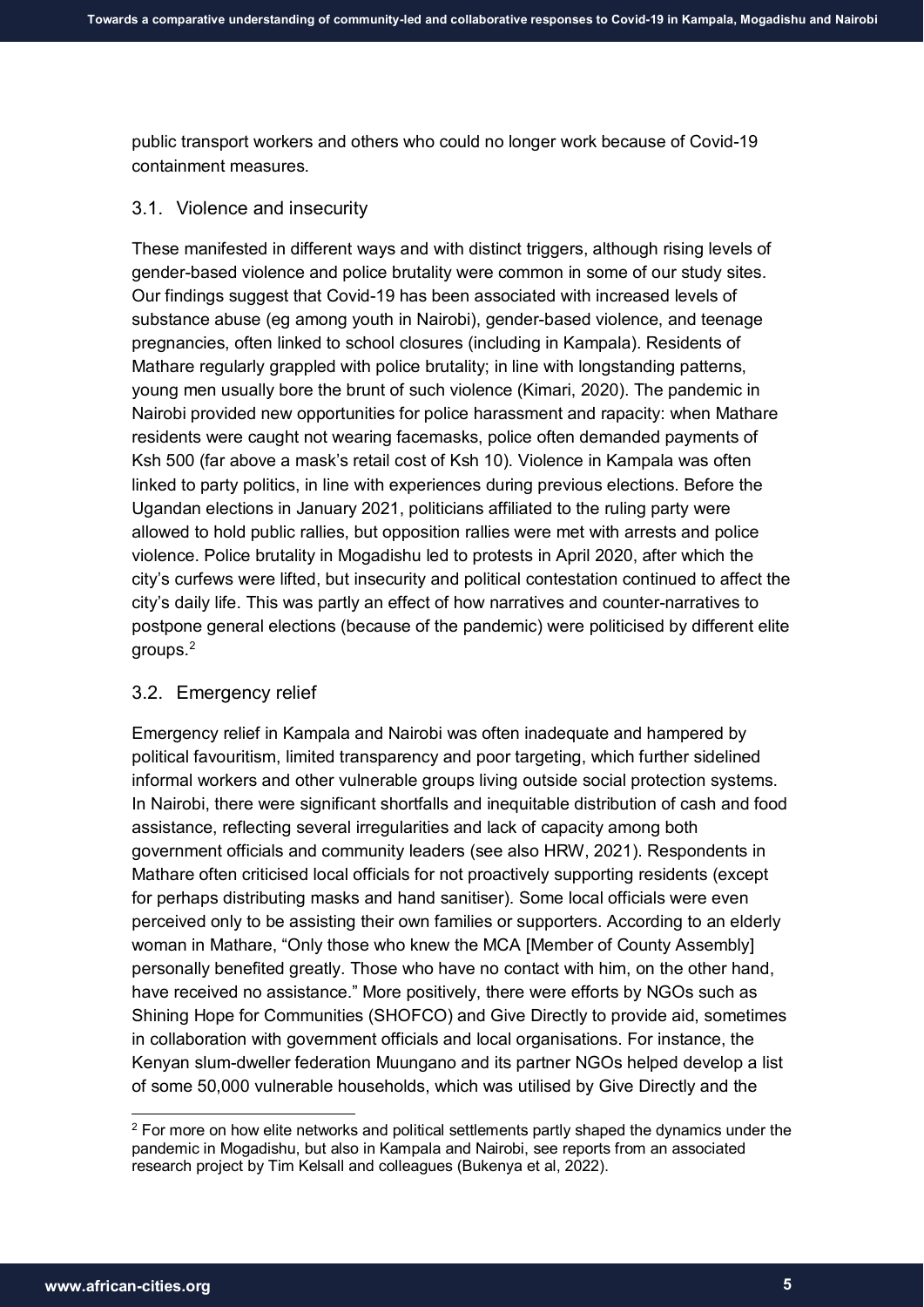Ministry of Health to provide such households with monthly stipends of Ksh 3000 or US\$30 (see below on collaborations).

Kampala also experienced inequalities in relief food distribution, which typically was allocated to ruling party allies and wealthier households, rather than residents urgently in need of support. During Kampala's second wave of the pandemic and subsequent lockdown, there was a shift from food relief to cash transfers and a more flexible, horizontal approach (partly thanks to the end of the election season). But there were still challenges in effectively targeting relief and there was still only limited collaboration between national government and local leaders. Our research indicated that cash transfer recipients were often supporters of the ruling party, and the grants rarely reached the most vulnerable groups identified for these transfers, including informal workers, the elderly and low-income women.<sup>3</sup> As in Nairobi, these findings underscore the need to gather detailed data on vulnerable residents and for greater recognition of the often-politicised challenges to ensure equitable, transparent relief measures. Local task teams and leaders in Kampala did help identify those with critical health concerns and issued travel permits; additionally, volunteers in informal settlements helped deliver medication for malaria and HIV/AIDS (sometimes using *boda-bodas* – motorcycle taxis – or bicycles). When the city's toll-free lines went unanswered and ambulances took several days to respond (because of a lack of fuel and other logistical challenges), some Kampala residents were forced to hire private vehicles or seek support from vehicle-owning households to transport patients. While many of the above efforts from civil society organisations were relatively short-term and could not reach the vast numbers of residents in need, they did provide much-needed support, especially when government assistance was limited or absent.

## *Mogadishu*

Meanwhile, in Mogadishu, the government's direct relief was limited overall, and official initiatives typically focused on enhancing access to healthcare and coordinating responses by international humanitarian actors. Mogadishu residents' access to Covidrelated healthcare was widely seen as equitable, which represented a notable achievement during the pandemic. Covid-19 medical treatment was made available for free, providing "an opportunity for the vulnerable people such as IDPs who were not able to pay treatment fees" (according to a community leader). Similarly, another community leader noted that there was equitable access to Covid-19 treatment, including for IDPs. At the same time, there were other relevant Somali governmental measures to help cushion the pandemic's impacts, such as providing a tax exemption for businesses to reduce consumption taxes on key items (eg wheat flour and vegetable oils). However, the effect of this policy is difficult to judge because taxes are also collected by other authorities in Mogadishu (including Al-Shabaab) and it is unclear if the tax break ultimately reduced prices for consumers. Nevertheless, an array of international agencies, private firms and other actors collaborated with

-

<span id="page-6-0"></span> $3$  For a full listing of the 12 categories of vulnerable groups identified and selected to benefit from the Covid-19 cash funds, see Initiative for Social and Economic Rights (ISER) (2021).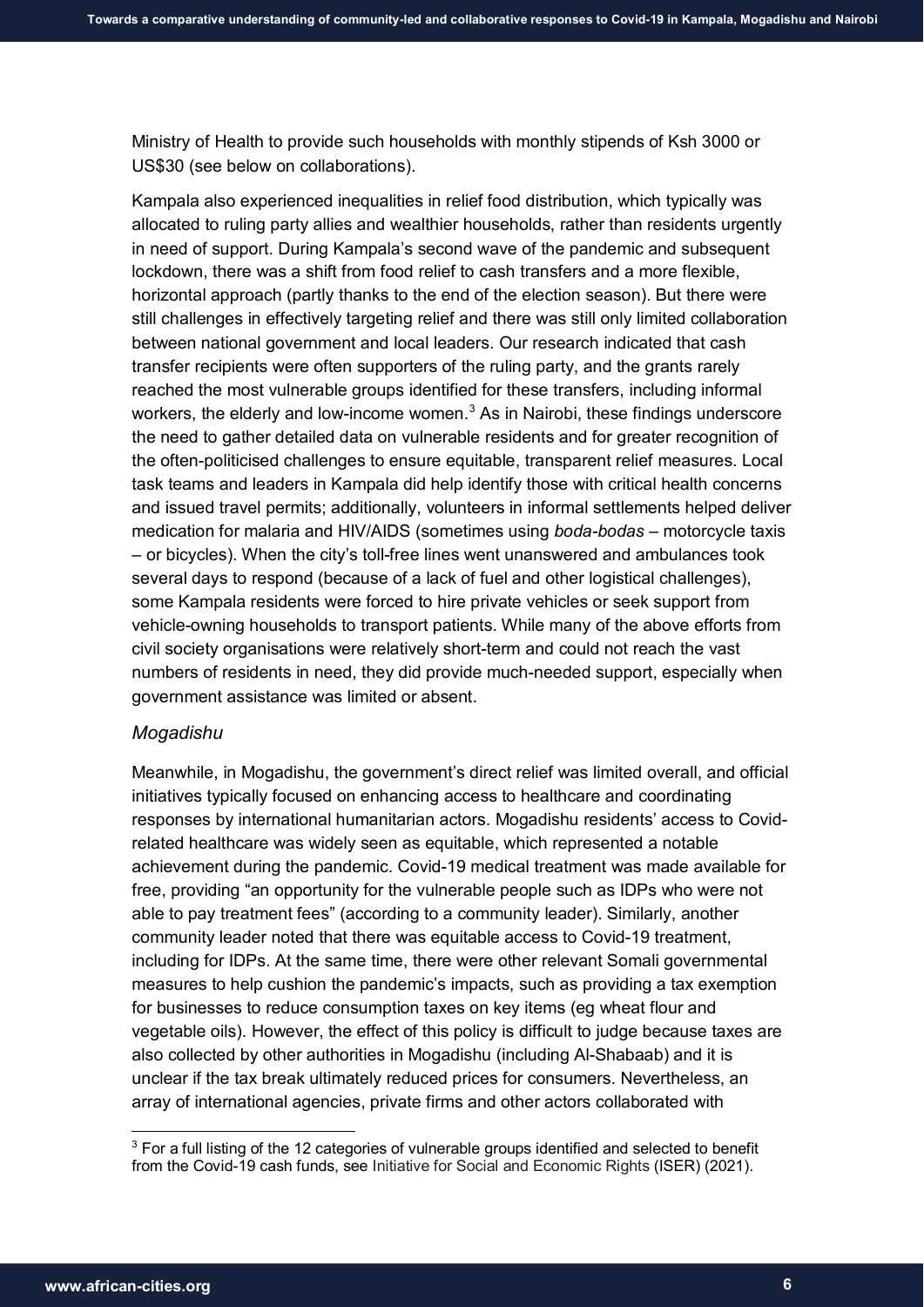government actors to address Covid-19 in Mogadishu, which included addressing the proliferation of fake news about the disease, as discussed in the next section.

# 3.3. Countering misinformation and tackling the Covid 'infodemic'

We uncovered a range of misconceptions about the Covid-19 virus and vaccine, which highlighted the need for appropriate communications and outreach strategies to tackle such local concerns. Some residents in Kampala believed that warm weather could kill the virus or that eating vegetarian food would offer protection; some resorted to herbal medicines and similar concoctions meant to build their immunity; others held that Africans were immune to the virus (according to our focus group discussions). There were often major concerns about the vaccines' side-effects and their safety, partly as a result of the negative publicity surrounding the AstraZeneca vaccine in particular. In Nairobi, many male residents were hesitant about vaccination because they believed it would cause impotence and serve as an unwanted form of family planning. There were similar findings in Mogadishu, where it was commonly believed that vaccines can cause infertility; there were also instances of Al-Shabaab urging people to reject the AstraZeneca vaccine as dangerous (interview with IDP in Hawl Wadag).<sup>[4](#page-7-0)</sup> More generally, our findings confirm the need to understand the complex set of local beliefs and anxieties about vaccines, in order to develop respectful, contextually rooted responses to the pandemic (see also Lines et al, 2022; Leach et al, 2022).

Given the prevalence of misinformation, it was essential to develop locally appropriate collaborations that could raise awareness while also effectively countering rumours and fake news, as illustrated by several initiatives in the three cities. Throughout the pandemic, state and non-state actors developed multiple modes of communicating, including creative strategies by youth and local organisations, and partnerships with the Ministry of Health.<sup>[5](#page-7-1)</sup> For instance, in Kampala's informal settlements, existing structures such as Village Health Teams and the local council leaders were instrumental in several Covid-19 information campaigns. Key tactics included the use of mounted radios and megaphones, door-to-door sensitisation campaigns and educational efforts by youths with support from the Red Cross and the African Medical and Research Foundation (AMREF). As these young people explained:

"We received training from AMREF and Uganda Red Cross Society on how to effectively communicate Covid-19 related information to communities. In addition, we [utilised] Facebook, Twitter and YouTube to enhance our understanding…Fellow youths were mobilised [at] neighbourhood level through using megaphones to communicate such messages."

<span id="page-7-0"></span> <sup>4</sup> Similarly, based on research in Sierra Leone, residents sometimes believed Covid-19 was a disease engineered by the US or China. There were also widespread fears about the vaccine's potential to reduce fertility and to poison ethnic minorities or those opposing the government (Leach et al, 2022).

<span id="page-7-1"></span> $5$  See Dash et al (2021) and Adebisi et al (2021) for further discussion of how to address the Covid 'infodemic', including recent examples from several African nations.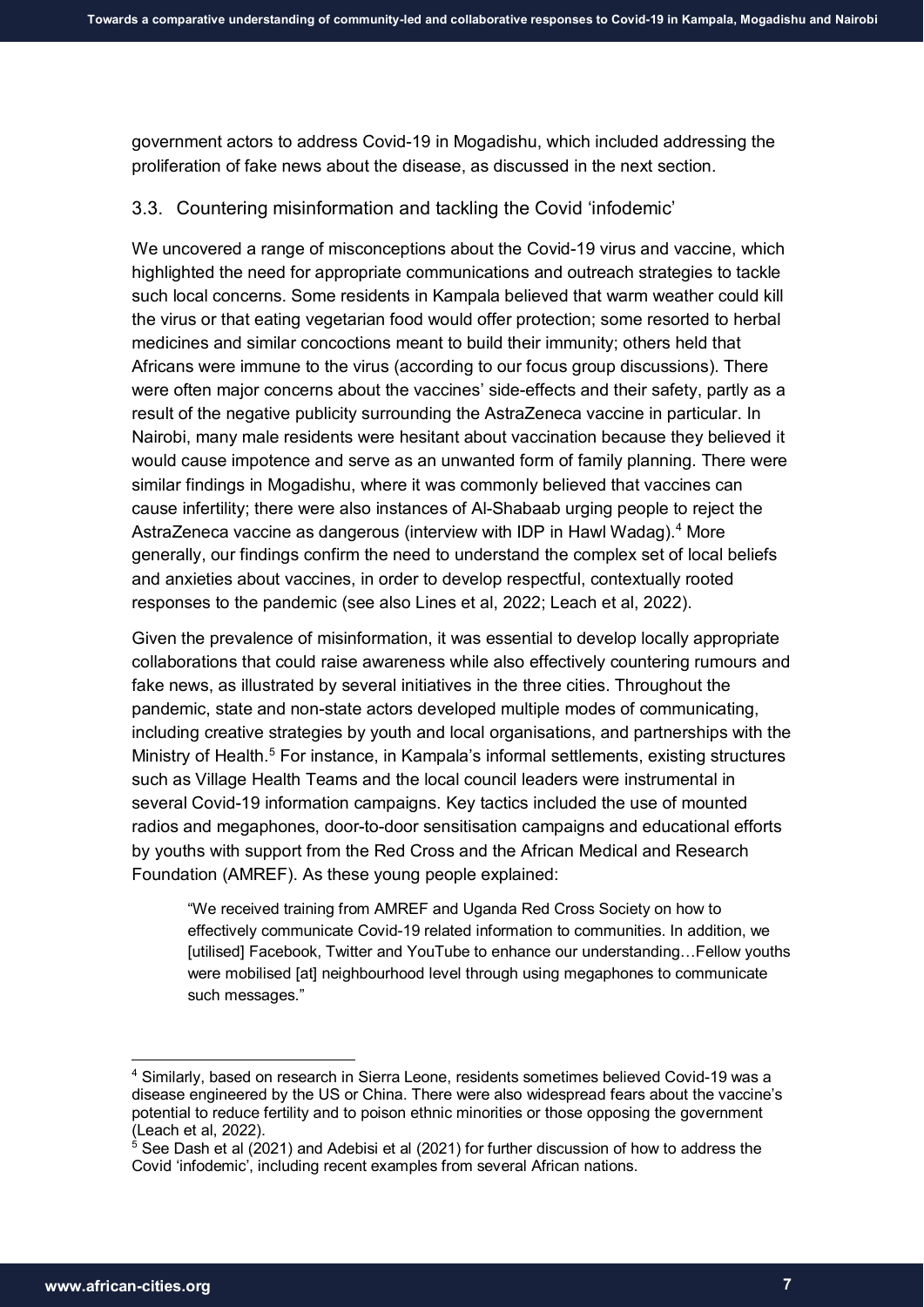Such multi-pronged approaches, which foregrounded young voices and creatively used social media, capacity building with health organisations and inclusive strategies at the neighbourhood scale, may offer valuable lessons for other cities seeking to develop effective, equitable risk communication strategies.

In Nairobi, Mathare residents typically trusted NGOs and community organisations more than the government, with community health volunteers (CHVs) seen as especially helpful during the pandemic. As in many other cities in the Global South, CHVs in Nairobi played a pivotal role in addressing the Covid-19 health crisis and raising public awareness, as well as in contact tracing, providing referrals and assisting patients in self-isolation (Bhaumik et al, 2020). A CHV recounted her efforts to educate fellow residents in Mathare that Covid-19 was real (helping to combat rumours and misinformation); she also explained to them how to wear masks properly, adequate hand-washing technique, and the importance of maintaining social distance. SHOFCO was one of the few organisations that recognised and supported Mathare's CHVs during the pandemic; it also encouraged vaccination uptake and provided hand sanitiser and masks in collaboration with CHVs. Significantly, there was newfound recognition of CHVs stemming from grassroots advocacy: in June 2021, they began receiving a stipend after the passage of the Nairobi City County Community Health Services Act (Muungano, 2021a). The Bill initiated a monthly stipend for CHVs of Ksh 3,000 (\$30), plus a contribution of Ksh 500 to the National Health Insurance Fund. Nairobi's County Government began providing further training of CHVs, and their number was increased across Nairobi. Meanwhile, Muungano wa Wanavijiji and SDI Kenya engaged in outreach activities via murals, videos and other creative media in Mathare, in order to raise awareness of Covid and to link to ongoing campaigns aimed at upgrading interventions (Kimari et al, 2022. See also below).

In Mogadishu, religious leaders played a significant role in addressing misinformation, and external actors also worked with local organisations to raise awareness about Covid-19. For instance, the Youth Peer Education Network, with support from the UN Population Fund, sought to raise awareness about Covid-19 in Mogadishu using social media and local radio. In a complementary effort, Somali artists worked to counter stigma around mask wearing (with support from the EU). During additional inclusive strategies, a women's group worked with district authorities to raise awareness about the pandemic and support women who had been adversely affected. Meanwhile, religious leaders were pivotal in encouraging residents to adopt prevention measures, including overcoming resistance and addressing fake news. Religious leaders also worked with Somalia's Ministry of Religious Affairs, Ministry of Health and Ministry of Information to help raise awareness of Covid-related preventive measures. Relatedly, religious leaders helped to combat erroneous claims that Covid-19 was a disease spread by non-Muslims, and to support vaccination uptake. For instance, it was reported that one elder had initially opposed such interventions (eg mosque closures), but after the government and religious leaders intervened, he adjusted his views and was one of the first to be vaccinated.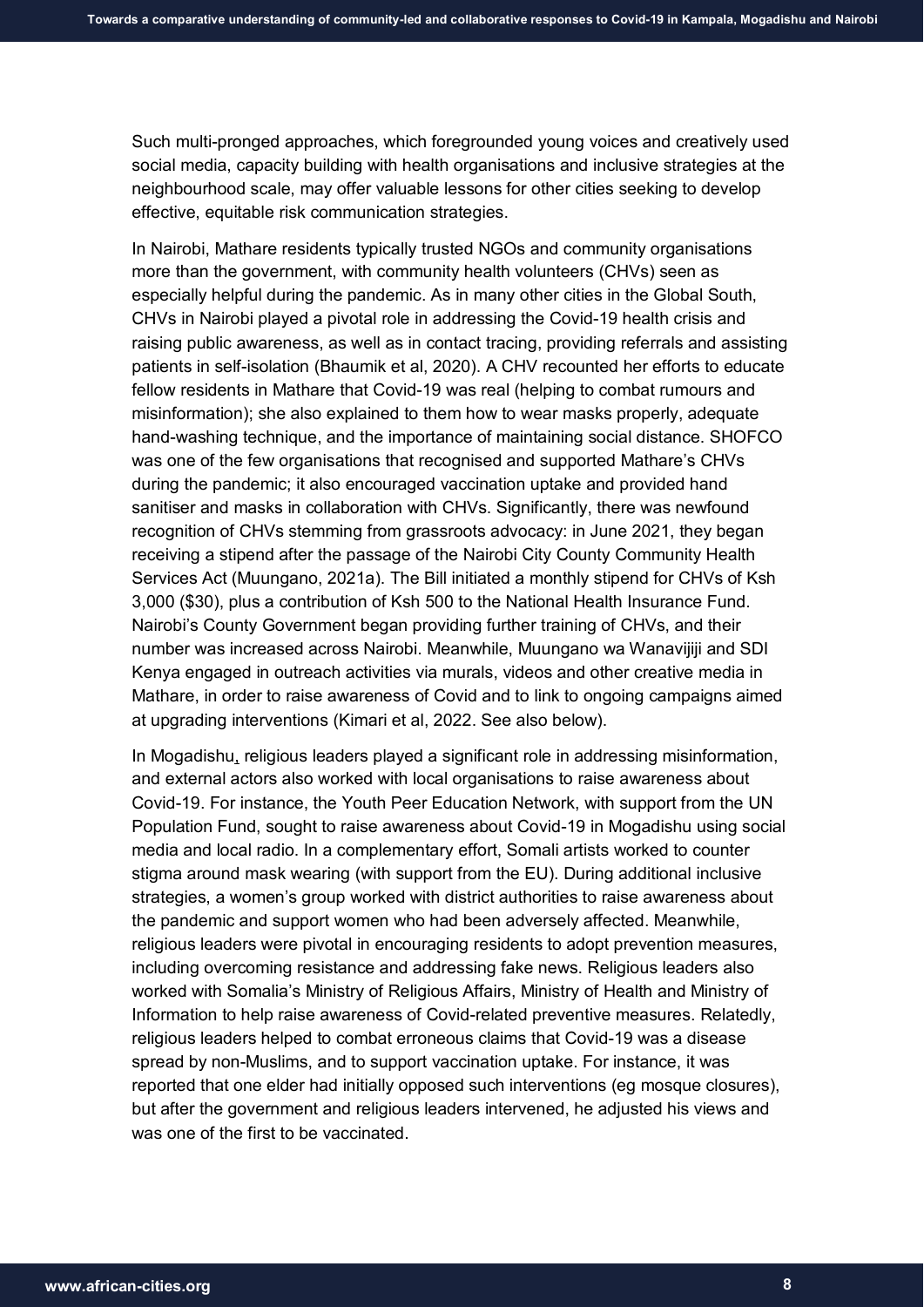## 3.4. Coalitions, collaboration and grassroots-led responses

All three cities had a range of responses at different scales, including national taskforces; philanthropic and private-sector initiatives; aid agency initiatives (especially in Mogadishu); and grassroots and other civil-society interventions in low-income settlements. In some cases, we uncovered new collaborations and constructive engagements between state and non-state groups. Below we offer illustrative findings with a focus on state and grassroots interactions, as well as considering how community-led organisations and other groups sought to address multiple exclusions in urban areas. Particularly in Nairobi and Kampala, we explored several bottom-up initiatives that helped to address the shortcomings in government responses and foster greater recognition of low-income residents. In Mogadishu, we analysed how a multistakeholder taskforce, private firms, religious leaders and international aid agencies all played a significant role in the city's emergency response efforts.

## *Kampala*

In Kampala, the national government often relied upon a centralised taskforce and adopted a highly top-down approach, which proved thoroughly inadequate at reaching low-income residents. The overall coordination of Uganda's national Covid-19 response was led by a multi-sectoral National Task Force (NTF) headed by the president, and coordinated by the Office of the Prime Minister and representatives from the Ministries of Health, Internal Affairs, Defence, Works and Transport, and Trade and Industry, as well as the information and communications technology sectors, Kampala Capital City Authority (KCCA), and the private sector (Figure 1). However, the NTF was often faulted for failing to conduct adequate contact tracing, awareness raising or equitable access to emergency relief, with major delays and irregularities in distribution (particularly in Kampala's first wave). KCCA coordinated with NTF but also set up its own Kampala City Task Force, with expertise from previous management of cholera outbreaks and the 2010 terrorist bombings in the city (Twinokwesiga, 2020). Focusing initially on saving lives, it boosted the real-time ambulance-calling system and provided special buses and transport for health workers. All KCCA facilities installed handwashing stations. In partnership with the NGO WaterAid, 84 hand-washing points and 68 standpipes were installed and a further 343 locations for hand-washing stations were identified in areas across the city with high concentrations of transient populations, including entrances to markets, passenger pick-up points, busy bus stops and taxi stages. But by mid-May 2020, only 75 stations had been installed (Mutabazi et al, 2020).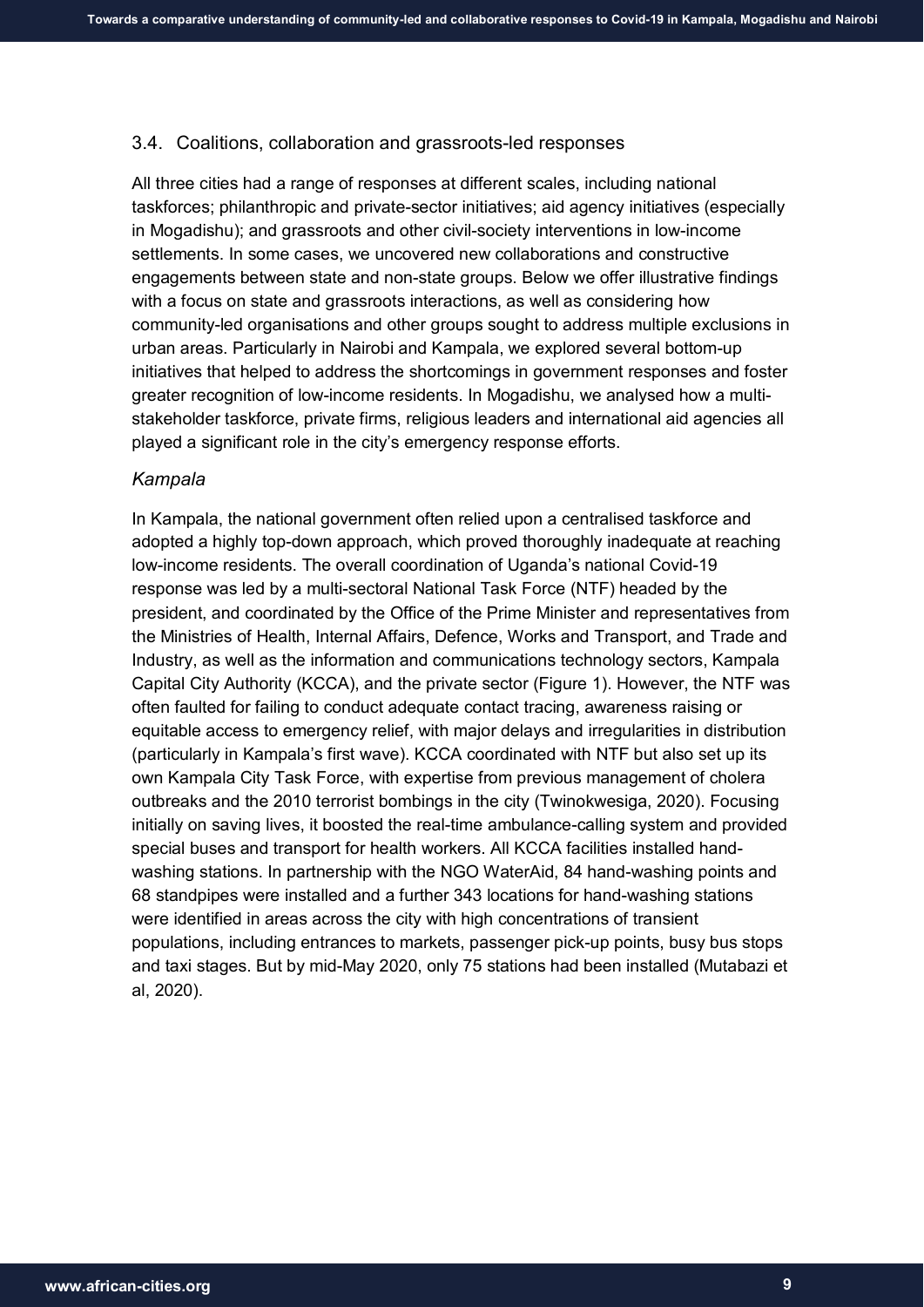

v & Security

# **Figure 1: Overview of the top-down formal structure of Uganda's Covid-19 response led by the NTF**

In Kampala we also found examples of creative and inclusive responses. For instance, there were renewed efforts to enhance livelihoods and strengthen community savings groups. In a notable governmental reversal, KCCA decided to temporarily suspend its trading licence costs for informal enterprises. This reflected a national requirement detailed in the Presidential Directives (released in March 2020) for the Uganda Revenue Authority and Local Governments, including city governments, not to close any business for failure to honour their tax obligations. This helped to cushion the pandemic's economic impacts and encourage diversified livelihoods. Some residents did indeed move into new income-generating activities, such as selling masks and hand sanitiser. Online shopping was promoted; KCCA suggested a number of home delivery options, from *boda-bodas* to Uber, Jumia, Bolt and Swift Mile; and a list of phone numbers to market contact persons was circulated. But the effectiveness of these policies has been difficult to assess and appears to be limited, especially for lowincome households. Few of Kampala's hard-hit informal workers were able to benefit from official relief measures, and our research suggests that grassroots responses were far more pivotal in cushioning the pandemic's impacts. For instance, *boda-boda* drivers turned to savings groups for the first time and their wives started diversifying their incomes: "we never used to believe in savings [but] after the lockdown experiences, we have learnt the value of savings [and] of having multiple income sources…many of our wives have started working towards additional businesses" (*boda-boda* FGD in Makindye division). In further efforts to improve livelihoods and stem the rising levels of precarity, SDI's affiliates ACTogether and National Slum Dwellers Federation Uganda (NSFU) provided low-income residents with training in new skills such as producing masks, producing hand sanitiser and urban gardening.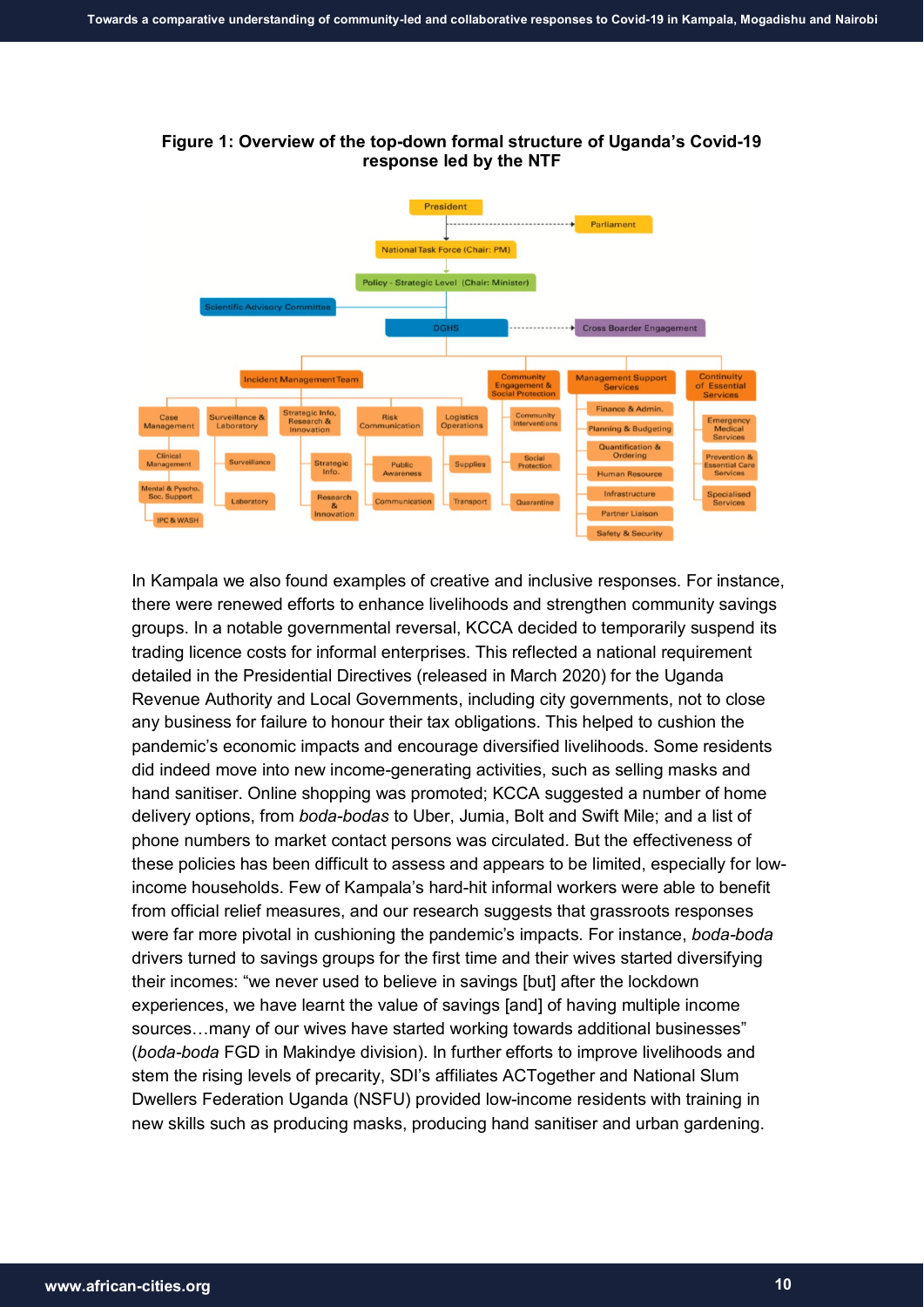At the same time, Kampala's refugees were often hard-hit during the pandemic, but they sometimes received support with their businesses and improved access to healthcare (including HIV/AIDS treatment and community health services). Additionally, food relief was distributed to Congolese, South Sudanese and Somali refugees by organisations like Young African Refugees in Development, the Norwegian Refugee Council and the Somali Community Association, respectively. There were also awareness-raising activities by the Somali Community Association and the Covid-19 Solidarity Fund of Africa Humanitarian Action (a partner organisation of UNHCR).

#### *Mogadishu*

In Mogadishu, multi-stakeholder taskforces helped to coordinate interventions by several state and non-state actors who operated alongside a range of other initiatives at several scales (Figure 2). As illustrated below, the Federal Government of Somalia and the Ministry of Health created a Risk Communication and Community Engagement Task Force with UNICEF, the World Health Organization (WHO), the African Union Mission in Somalia, and media partners. There was also regular coordination between the Ministry of Health and the Benadir Regional Administration, which governs the Mogadishu area, as well as ongoing interactions between community groups and district officials. Meanwhile, international NGOs donated medical equipment to Mogadishu's hospitals, provided cash assistance and participated in official taskforces. There were also notable efforts by the private sector to raise public awareness, enhance relief efforts and strengthen Mogadishu's public health system. Hormuud Telecom and the money transfer company Dahabshiil both donated medical equipment, PPE and ambulances. Hormuud's foundation even supported the construction of the first public oxygen factory in Mogadishu, and it funded the renovation of Banadir Regional Hospital, which created 200 additional hospital beds. To promote public understanding of the pandemic, Hormuud also broadcast Covidrelated awareness messages on its platforms and sponsored a call centre with thousands of callers.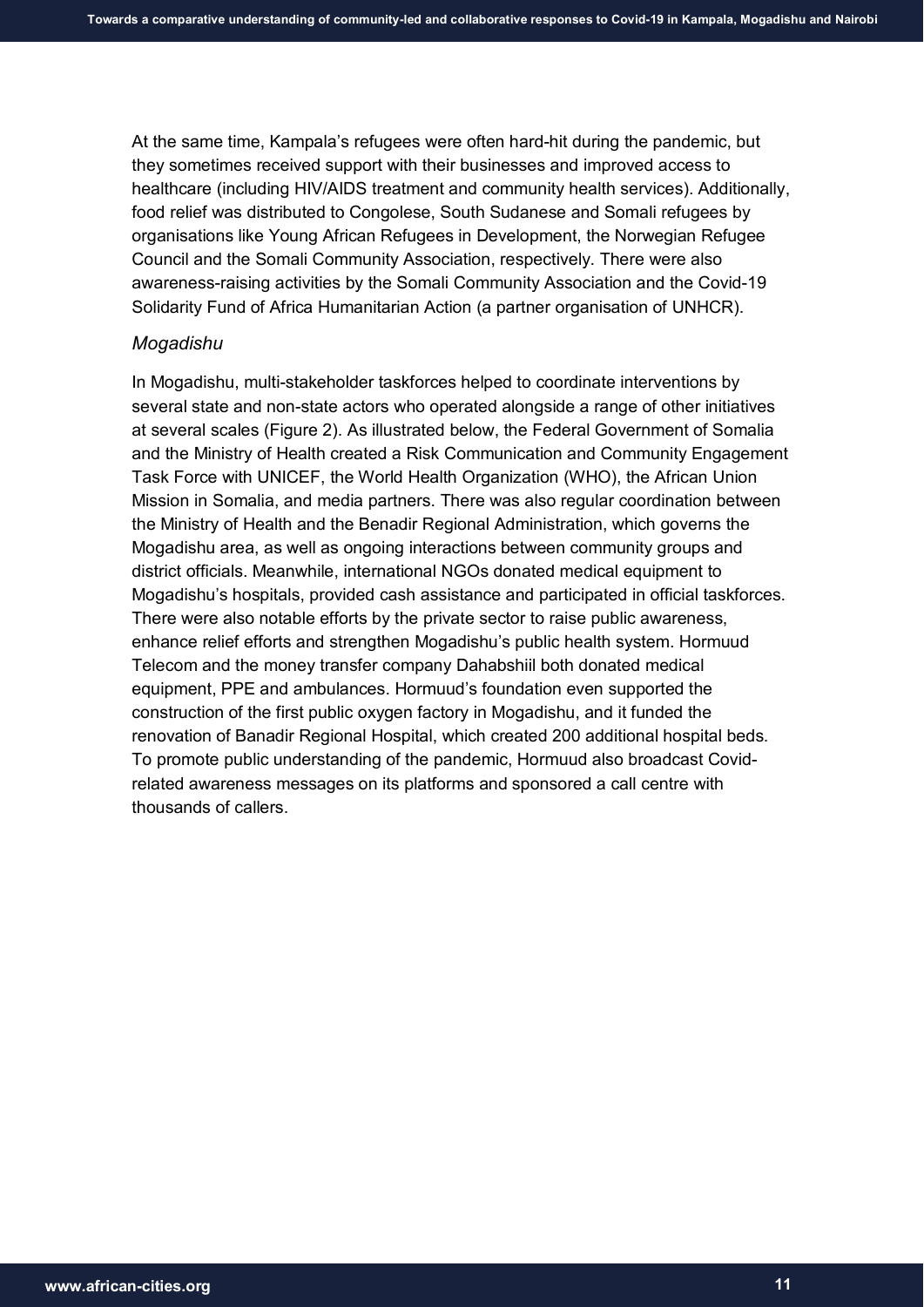# **Figure 2: Overview of the formal structure of Somalia's Covid-19 response, including the Mogadishu Incident Management System**



# *Nairobi*

Nairobi's local government collaborated with health workers, distributed relief and supported awareness-raising campaigns, while the national government was felt to have a more limited role. Emergency aid was distributed by Nairobi's Assistant County and District County Commissioners, but Mathare residents typically considered these efforts unfair or biased (as noted above). Local officials implemented several interventions in partnership with CHVs, but our interviews suggest that CHVs played a more significant role on an ongoing basis. Below we focus upon how the slum-dweller federation Muungano wa Wanavijiji and its partner NGOs collaborated significantly with government and non-state actors to advance priorities such as improving access to WASH, promoting recognition for grassroots data, and laying the groundwork for future interventions in informal settlements.

## *Mathare*

In Mathare, there were some collaborative efforts to address the pandemic's short-term impacts and support more inclusive interventions in the longer term, with grassroots data proving catalytic in strengthening relations with government officials. Muungano and its partner NGO, SDI Kenya, participated in the national government's taskforce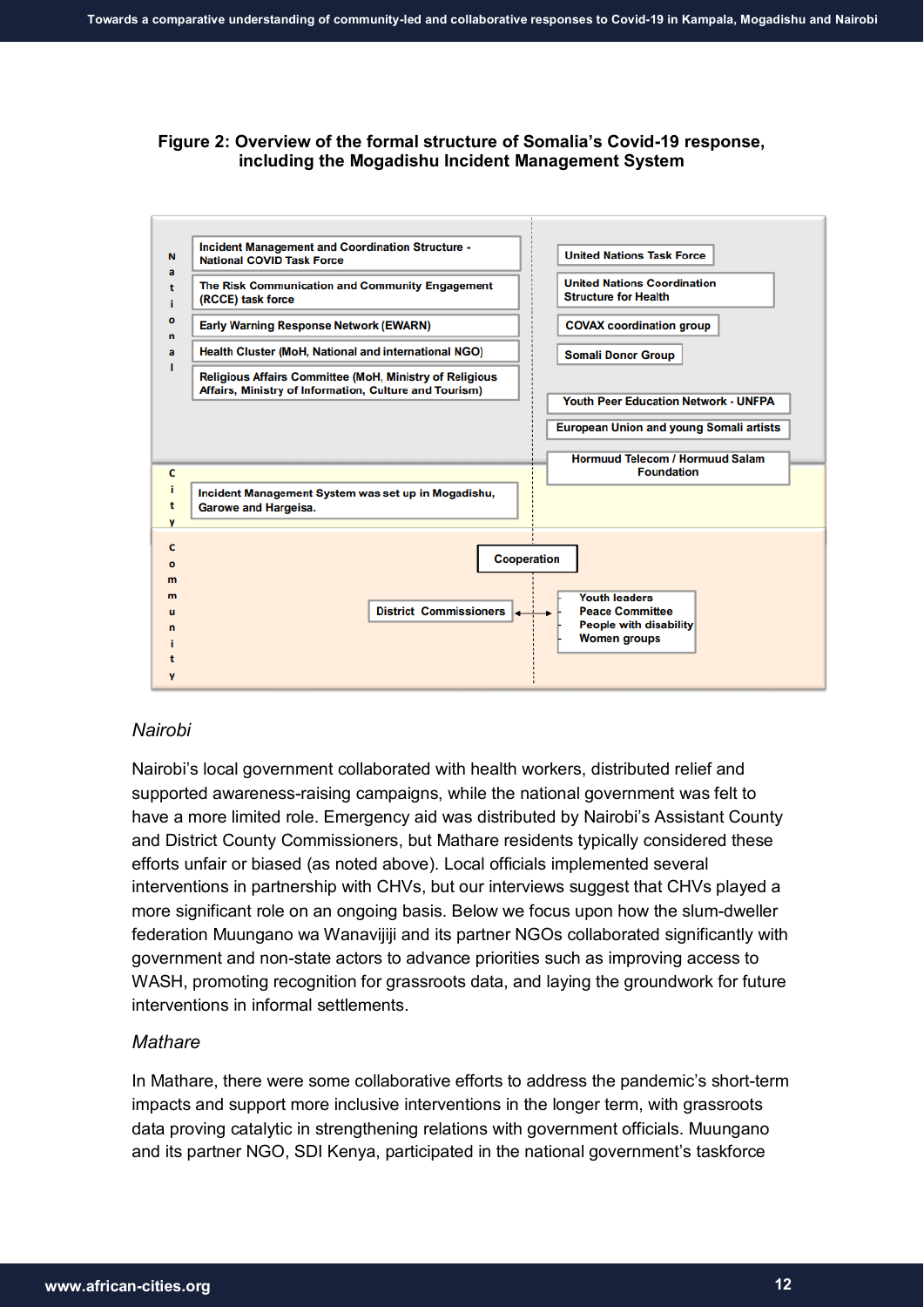(led by the Ministry of Health), while also gathering data on the pandemic's impacts in informal settlements (GDI, 2020). In addition, the Muungano Alliance contributed to official guidelines on Covid-19 isolation and, more generally, demonstrated the significant contributions of grassroots data in responding to crises in informal settlements where official data were largely non-existent. For instance, SDI Kenya's comprehensive profiling data from 2014 for Nairobi's informal settlements were crucial to help plan responses for all settlements (the government's data only covered 75 settlements, while SDI Kenya had data for over 150). Muungano had also gathered data on CHVs in informal settlements, who were sometimes serving several hundred residents (or more), which helped to motivate additional government support for CHVs. Muungano's data made visible the needs of informal settlements and led to government increasing the number of hand-washing stations, PPE and other items sent to these settlements. As one Muungano leader explained, the federation had used its expertise in gathering household-level socioeconomic data, spatial maps and settlement profiles as a way to bargain effectively for an expanded role in official decision making: "We have information that you [ie the government] don't have and this information is helpful. For us to give [you] our maps, we need to be in that space where decisions are being made and we can influence the decisions...it's in our DNA for communities to collect their own data [and] update that information." Given the shortfalls in official data on informal settlements (and the ensuing major exclusions of vulnerable residents during the pandemic), Muungano's detailed data were able simultaneously to help fill these gaps, demonstrate community expertise and raise its standing with government officials, all of which would prove invaluable in supporting more inclusive and contextually grounded responses to Covid-19.

Other significant collaborations in Mathare have focused on police violence and inclusive planning interventions, in order to tackle underlying risks and foster more accountable governance. For instance, Mathare's Member of County Assembly (MCA) organised a meeting to discuss police harassment during the pandemic; meetings between the MCA and Officer Commanding Station were said to help reduce police harassment. Efforts by civil society also helped to address violence; they included the Mathare Peace Initiative and Life and Peace Institute seeking to promote dialogue between police and local youth. Furthermore, action-research in Mathare is seeking to develop a longer-term strategy to ensure visibility and recognition of poor households. This would include multi-sectoral upgrading initiatives that respond to residents' priorities and foster accountable governance. Letters have been submitted to Nairobi Metropolitan Services requesting the declaration of a Special Planning Area in Mathare, which would usher in a multi-faceted upgrading partnership, as in Nairobi's other settlement of Mukuru (Sverdlik et al, 2020).

Recently, with the support of Muungano wa Wanavijiji, Mathare community members also established a physical address system (with household-level address plates provided), which can foster the planning of future investments, promote contact tracing and facilitate access to services and infrastructure (Muungano, 2021b). The physical address system will make it easier for CHVs to locate residents during routine data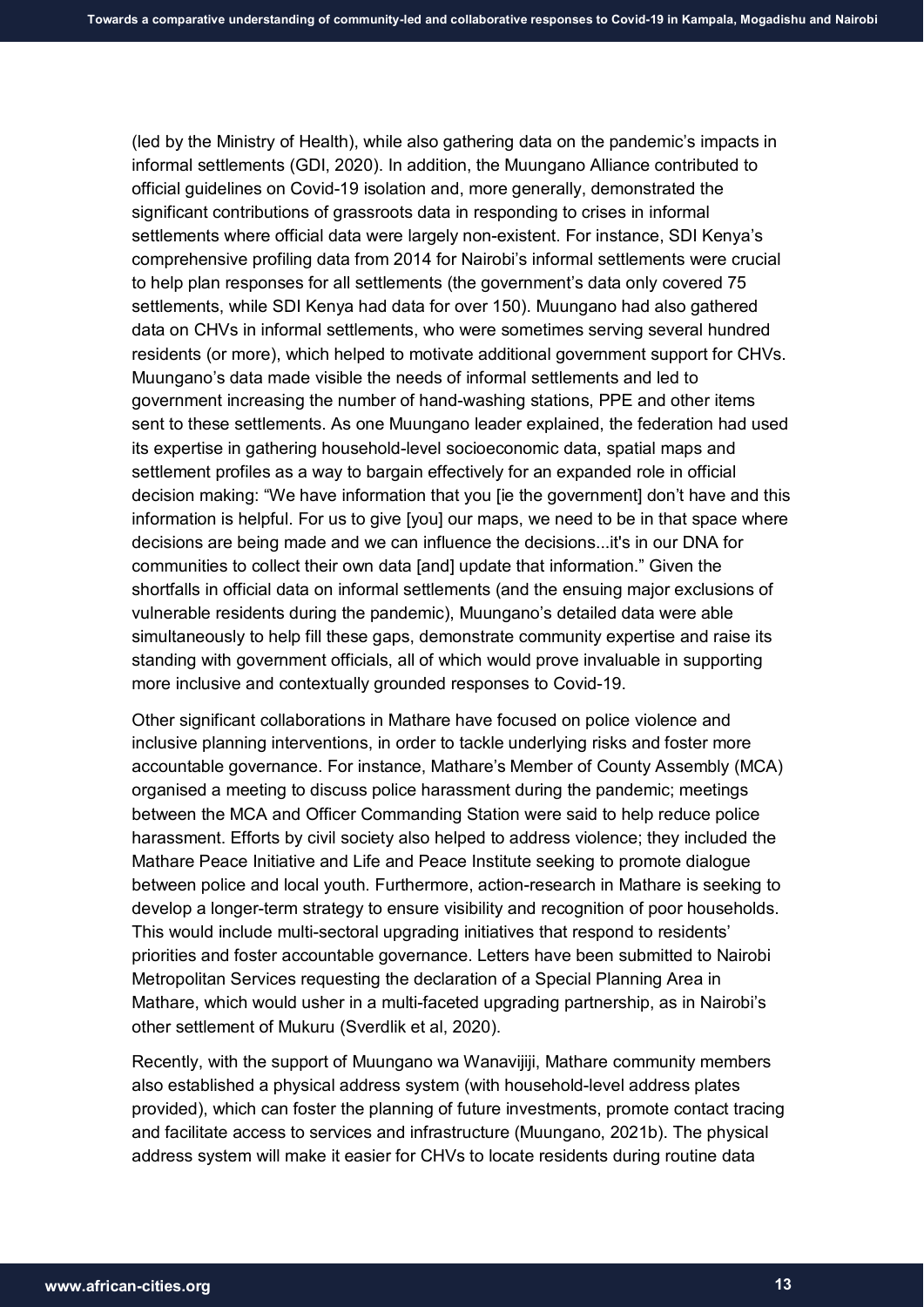collection and reporting. Furthermore, during any subsequent crises, the physical address system will aid in the equitable distribution of disaster relief and other efforts, which proved extremely challenging during Covid-19 (as noted above). This will help to identify the most vulnerable residents and ensure that no-one is left behind. At a more fundamental level, the addresses can make residents visible and recognised by the government, while also supporting local unity and a deeper understanding among fellow residents (who may be quite mobile). A related aim is to support the formation of residents' associations, which can build upon the lists generated by the street addresses. Although some residents did not initially want to be given addresses (as tenants were afraid of being evicted), Muungano leaders were able to reassure them during sensitisation meetings, and village elders helped to explain the need for addresses. The street addresses thus provide a tangible opportunity to foster greater recognition of Mathare's citizens, simultaneously moving beyond a crisis response towards more equitable urban development with multiple potential benefits for health, services and social inclusion.

# **4. Conclusions and policy recommendations**

The Covid-19 pandemic has generated several interconnected health, social and economic crises in urban areas, not least in the three East African cities that we studied. But it has also exacerbated and illuminated major developmental and structural challenges of social and economic exclusion, which are longstanding in these and many other cities in the Global South. While past research into the pandemic has usually focused on government strategies, we applied a more 'bottom up' lens to understand the type of collaborations that were created by (or at least included) local officials, civil society and other non-state groups. Above we explored several concrete entry-points for Covid-19 interventions and multiple forms of engagement between state and non-state actors in the three cities, which we summarise as a typology and as cross-scale collaboration patterns in Table 1 and Figure 3.

Table 1 outlines several concrete entry-points for collaboration (in the upper part of the table), all of which stemmed directly from the pandemic's specific challenges, and it was around these concrete tasks that different modalities of collaboration were articulated or crystallised (see lower half of the Table). Figure 3 then provides a different perspective, showing how these concrete tasks of collaboration and modalities of organising across scales have developed between different actors. As indicated in Table 1, our results suggest a typology of organising that ranges from quite top-down coalitions, to increasingly bottom-up community solidarity networks. For instance, emergency relief distribution (especially during lockdowns) was a difficult, complex task to realise and required state–community cooperation. While central governments sometimes sought to take the lead (eg in Kampala), a range of civil society actors – and a private actor in Mogadishu – also came on board to either try to support the state or to organise parallel relief distribution networks, including food and cash transfers. The typology encompasses related efforts around Covid-19 risk communication, service delivery, livelihoods strengthening and data collection (see Table 1).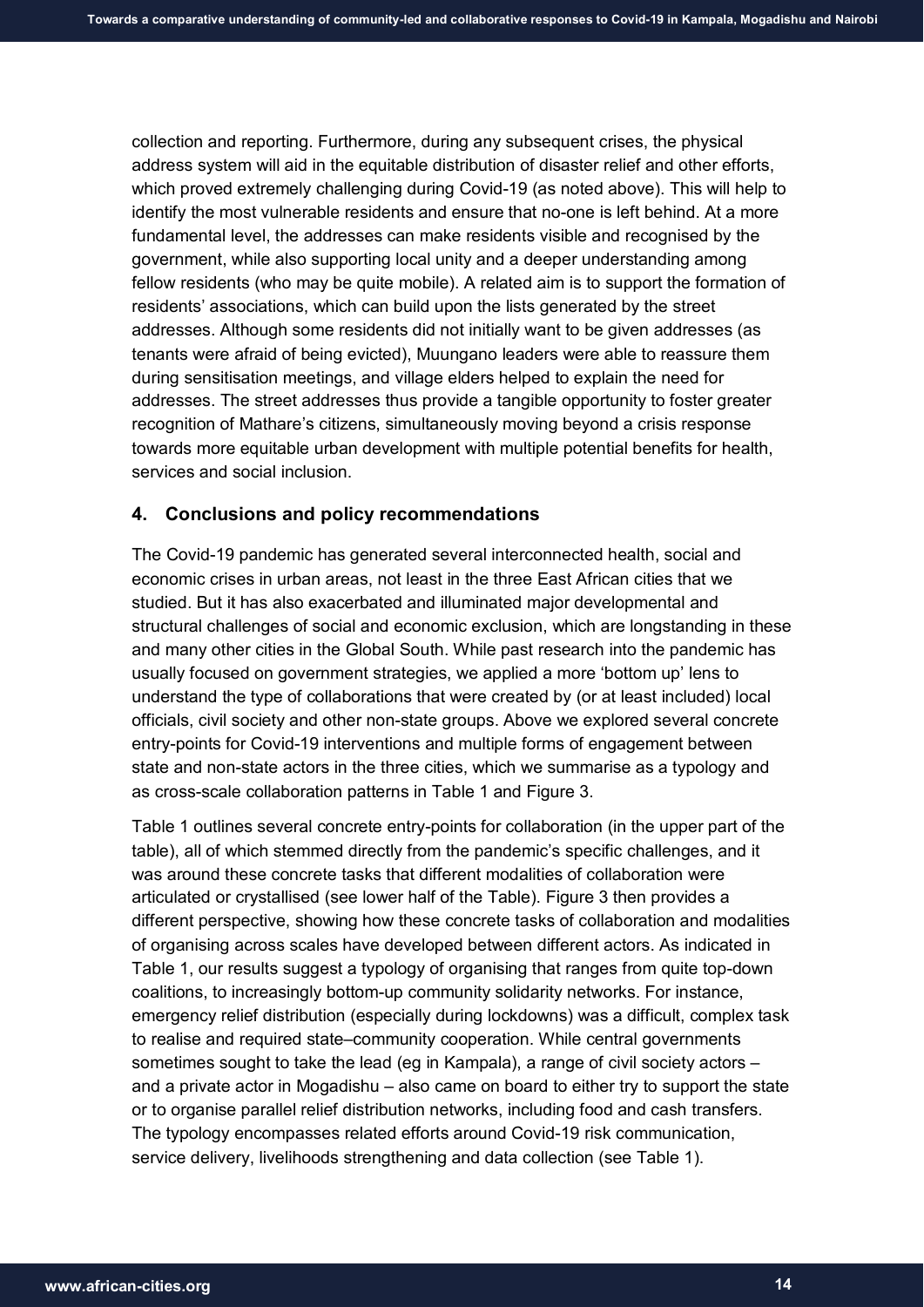What explains these diverse modalities of organising is more difficult to assess at this stage, making this a key topic for additional research. One underlying dynamic seems to be the significant value of community actors' situated knowledge about their neighbourhoods and networks – local knowledge that became increasingly important for the state and other formal actors to draw upon when seeking to contain the pandemic in marginalised urban areas. Under 'normal' urban conditions, such situated forms of knowledge can often be overrun or largely disregarded. One might also note how cross-city networks such as Kampala's Community Health Teams became a real asset in coordination efforts. Another underlying dynamic is how existing, often inequitable power relations and divisions were sometimes reinforced during the pandemic response. Despite the clear value of local knowledge and grassroots collective action, key axes of difference (eg ruling party allegiances, economic class, migration status and other factors) still strongly shaped residents' access to relief and the like.

While our research has demonstrated that several new forms of collaboration across sectors, levels of government and civil society emerged as a direct response to the pandemic's specific dynamics, it is not clear if and how any of these collaborations will remain in place during 'new normal' conditions. The hope that new forms of collaboration might help to address the more structural challenges of inequality and exclusion that exist in all three cities, however, should not be dismissed. More research is needed to follow this up, using the above findings as a starting point. Below, our policy recommendations build on our findings to seek ways to strengthen cities' capacity to respond to structural challenges and future crises.

# **Table 1. Summary of key Covid-19 responses (top) and different cross-cutting modalities of interaction between actors in the three cities (below)**

| Emergency relief distribution: Both cash<br>and food assistance provided by<br>government, INGOs, private-sector and<br>community groups (differing markedly in their<br>inclusion and legitimacy).      | <b>Risk communication strategies: Both state</b><br>and non-state approaches using several<br>media. Sometimes combined with grassroots<br>(eg youth groups in Kampala) or private-<br>sector actors (eg Hormuud in Mogadishu).               |
|----------------------------------------------------------------------------------------------------------------------------------------------------------------------------------------------------------|-----------------------------------------------------------------------------------------------------------------------------------------------------------------------------------------------------------------------------------------------|
| <b>Service delivery:</b> This included efforts to<br>enhance WASH and improve health sector<br>robustness (eg in Mogadishu), also<br>sometimes focused on vulnerable groups like<br>refugees in Kampala. | Livelihoods strengthening: Sometimes with<br>new skills and diversification, with longer-<br>term potential to enhance grassroots<br>organisations (eg SDI's Ugandan affiliate<br>NSFU making inroads among boda-boda<br>drivers in Kampala). |
| Data collection with potential to change the terms of inclusion and visibility to local<br>authorities (eg street addressing and settlement profiles by SDI Kenya and Muungano).                         |                                                                                                                                                                                                                                               |

## **Concrete entry-points for Covid-19 responses**

## **Modalities of interaction**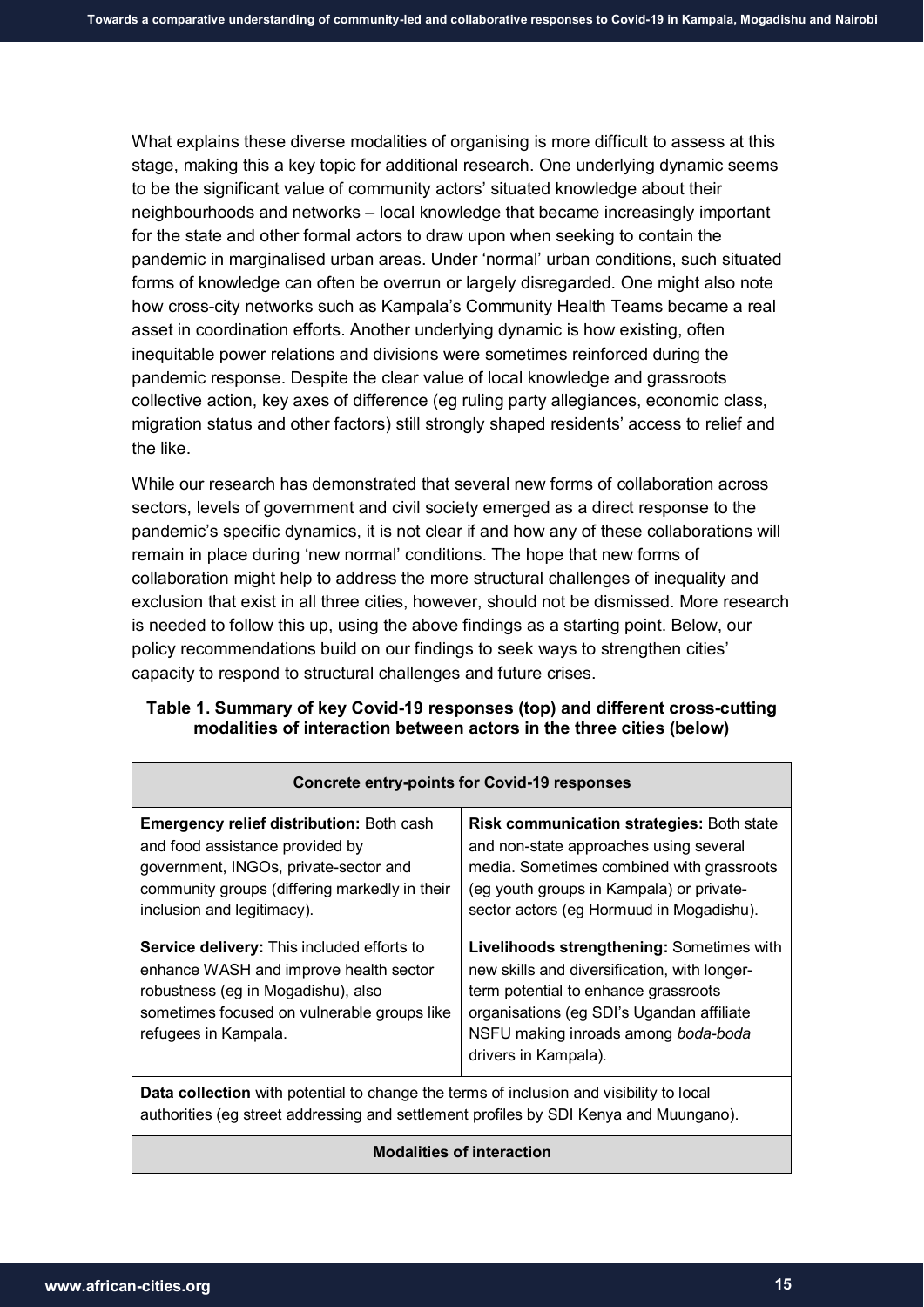| <b>Coalitions:</b> National or local-level<br>government taskforces that were typically<br>top-down and inflexible (eg in Kampala), but<br>could be effective as a mechanism to<br>coordinate INGOs and government agencies<br>(as in Mogadishu). | <b>Collaboration:</b> Kampala youths collaborated<br>with Red Cross and AMREF to raise<br>awareness and religious leaders collaborated<br>with local officials in Mogadishu.                                                                          |
|---------------------------------------------------------------------------------------------------------------------------------------------------------------------------------------------------------------------------------------------------|-------------------------------------------------------------------------------------------------------------------------------------------------------------------------------------------------------------------------------------------------------|
| <b>Cooperation:</b> Such as state and community<br>cooperation in distributing relief or providing<br>new hand-washing stations in informal<br>settlements.                                                                                       | <b>Community solidarity: Grassroots</b><br>responses, especially those that benefited<br>vulnerable groups (eg assistance during<br>isolation, medical referrals), but also to<br>support mutual aid and enhance livelihoods<br>among savings groups. |
| Challenging and precedent setting: In Nairobi, Muungano and SDI's street addressing and<br>pushing for new Covid-19 guidelines in informal settlements, gathering data to enhance                                                                 |                                                                                                                                                                                                                                                       |

**Figure 3: Modalities of interaction across scales in response to the Covid-19 pandemic**

understanding of informal settlements, and grassroots efforts to challenge police brutality.



As shown in the figure, the modalities of interaction crystallised around particular concrete needs or entry-points to address pandemic dynamics, while also intersecting with longer-term urban challenges.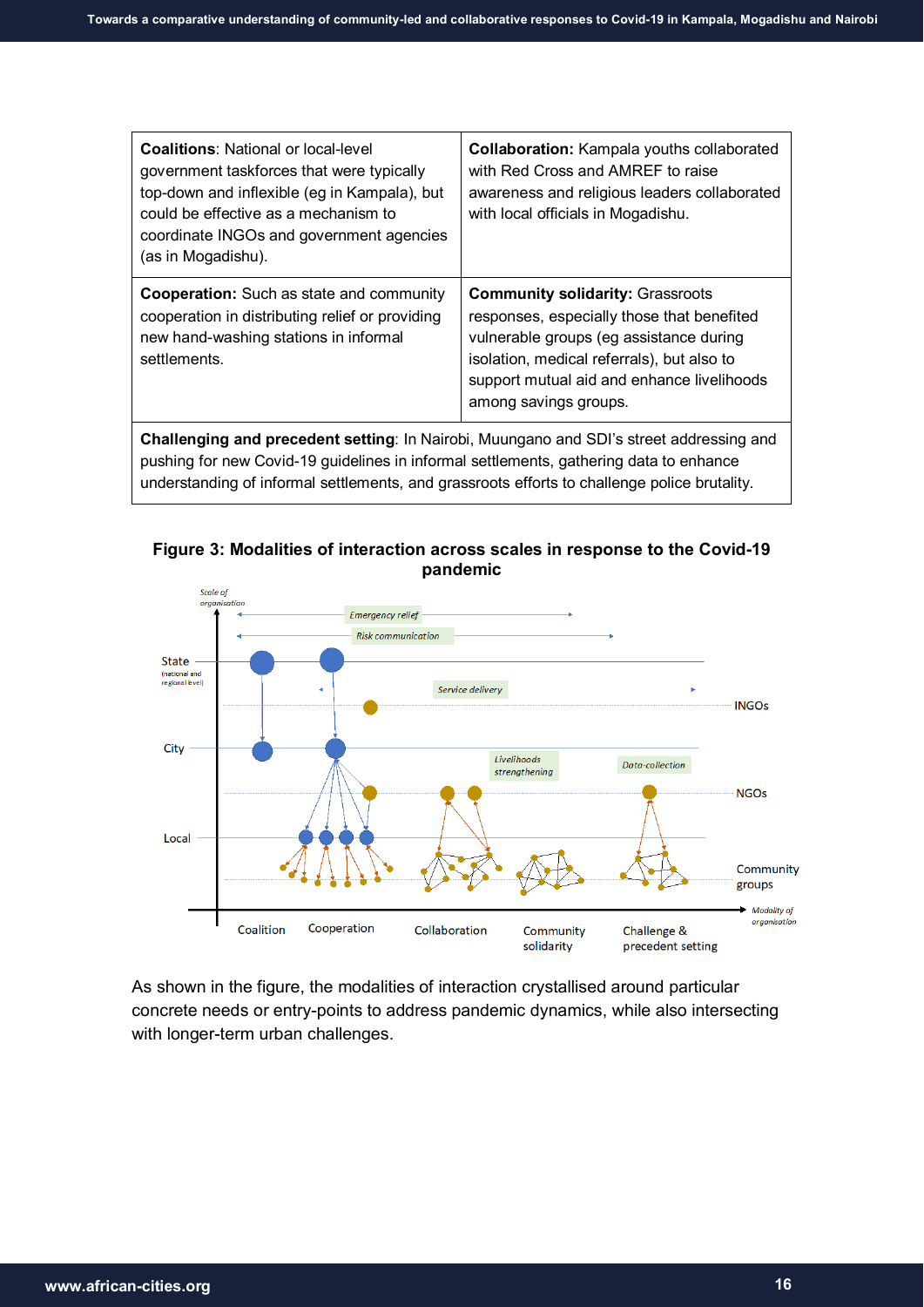#### 4.1 Key Recommendations

- *Gather detailed data with vulnerable groups to address multiple exclusions*: Limited official understanding of informal workers, residents of informal settlements and other vulnerable urban groups often led to mis-targeted or exclusionary policies during Covid-19. To ensure a more inclusive recovery, there is a need for detailed local data collection with a focus on informality and multiple urban exclusions (whether based on gender, age, migration status, ethnicity, disability or other differences). Grassroots organisations including SDI have generated extensive data on informal settlements and livelihoods, which may provide the foundation for ongoing data collection and equitable interventions. There is a need to deepen understanding of urban vulnerabilities – both during crises and in 'normal' times when poverty, precarity and informality are pervasive across many African cities. Such challenges were especially acute in the pandemic, when many people were newly vulnerable and had lost their informal livelihoods. Household-level enumerations, spatial mapping and physical addressing (as in Nairobi) can all combine to enhance understanding of urban vulnerability and to ensure that any responses are appropriate, equitable and inclusive.
- *Promote vaccination uptake via trusted intermediaries and locally rooted strategies*: Although some East African residents are already keen to be vaccinated, others may be dissuaded by fake news and limited trust in government. Policy makers will need to 1) raise awareness of the vaccine's benefits and 2) counter misinformation, eg through 3) partnerships with religious leaders and other trusted leaders or youth and community groups, while 4) also responding to local values and beliefs.
- *Enhance levels of official support for CHVs, grassroots leaders, and local groups*: Across many urban areas, CHVs are a vital element of inclusive health systems and crisis response. Grassroots organisations, religious leaders and other bottom-up actors have similarly been indispensable in raising awareness, distributing relief, and helping to address the pandemic's inequitable impacts. Further governmental support and partnerships are needed with these local leaders and organisations, particularly as they can serve as key intermediaries with marginalised residents and co-develop inclusive responses to Covid-19 and other crises. There is also a need to understand private-actor responses, including their motivations to engage in relief efforts (as in Mogadishu), as well as opportunities to build upon and strengthen their efforts to foster wider public benefits.
- *Promote farsighted responses to tackle multifaceted risks*: There is an increasing need for accountable and responsive governance that can tackle police brutality, inequitable development, and entrenched exclusions in urban areas. Covid-19 markedly exacerbated the underlying challenges of African cities and the multifaceted risks that many marginalised groups were already facing before the pandemic. Such action will include efforts to tackle Covid's health-related risks by building robust, trustworthy health systems through social dialogue, and by supporting universal health coverage (Leach et al, 2022). Further efforts are needed to address economic risks and to ensure an equitable, inclusive recovery with a particular emphasis on women, youth, IDPs, refugees, precarious informal workers and others facing multiple socioeconomic disadvantages. Relatedly, there is a need to understand and avoid key risks linked to the enforcement of emergency measures such as police violence,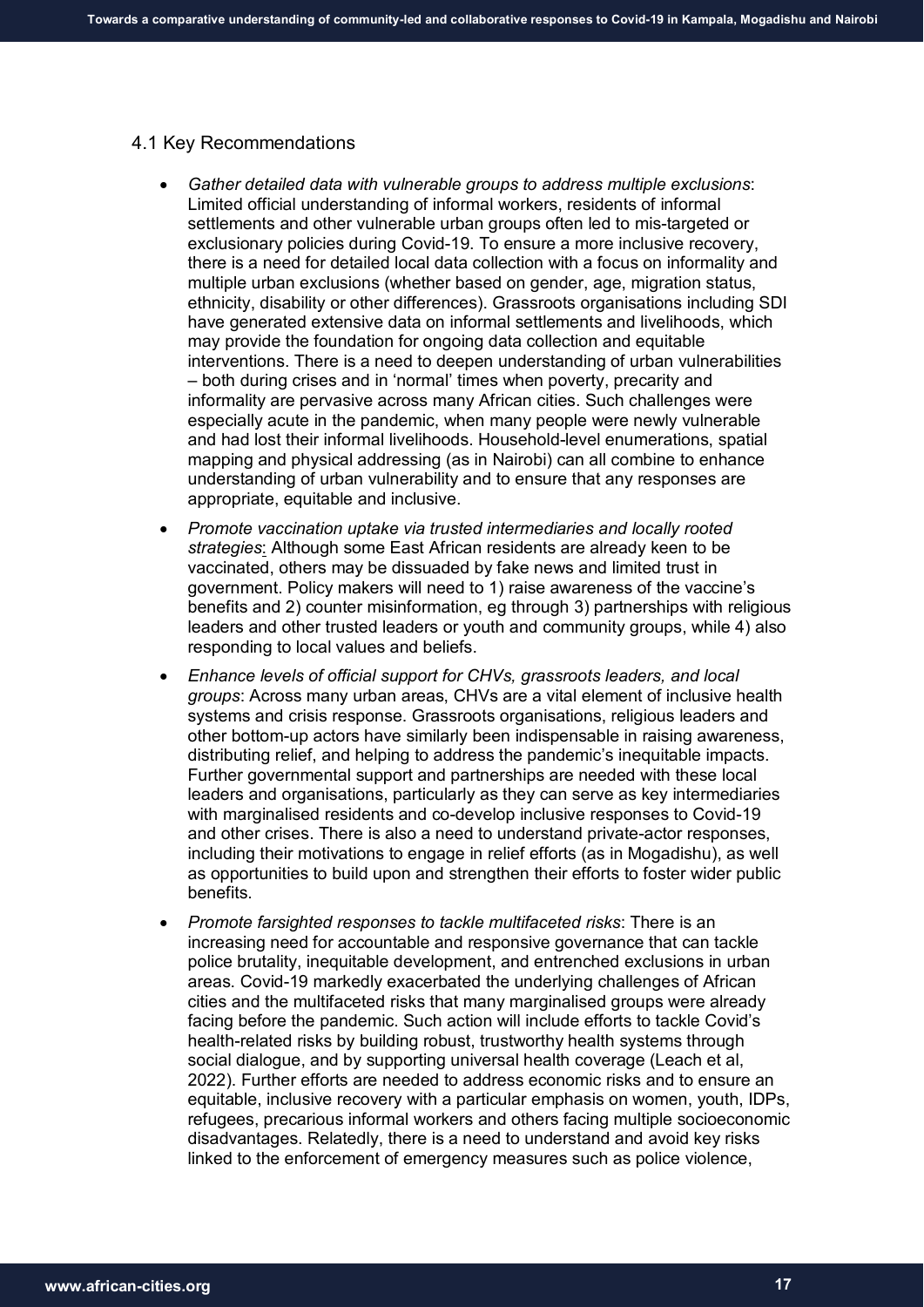heavy fines and other burdens that have overwhelmingly affected low-income urban residents. Moving forward, it will be essential to develop inter-sectoral, multi-pronged strategies with a focus on gender, age, forced displacement, ethnicity and other axes of difference, in order to ensure that the overlapping burdens in African cities during Covid-19 are lessened rather than further entrenched.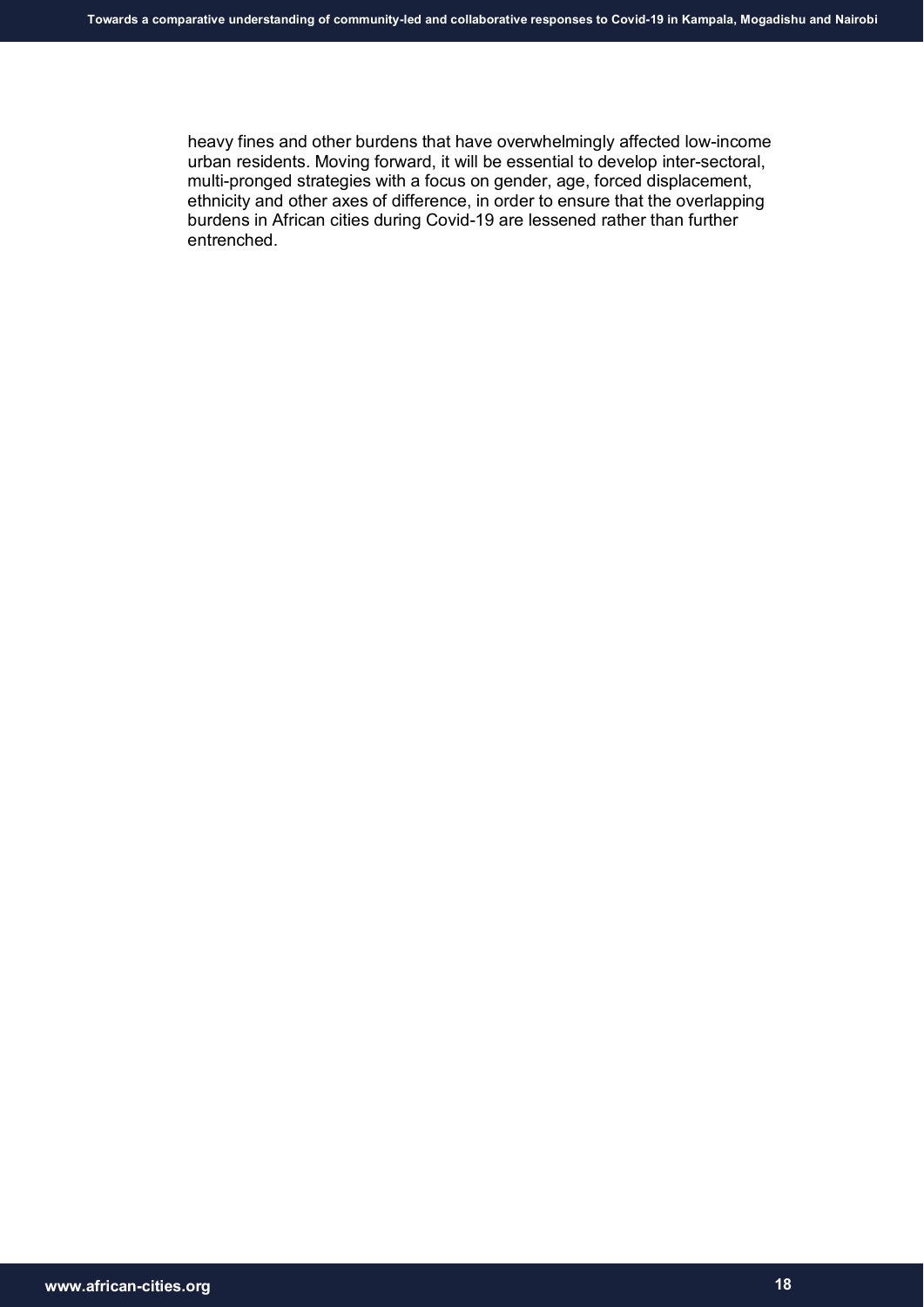#### **References**

- Acuto, M (2020). "COVID-19: Lessons for an Urban(izing) World". *One Earth.* 2(4): 317–9.
- Adebisi, YA, Rabe, A and Lucero-Prisno III, DE (2021). "Risk communication and community engagement strategies for COVID-19 in 13 African countries". *Health Promotion Perspectives* 11(2): 137–147.
- Bhaumik, S, Moola, S, Tyagi, J, Nambiar, D, and Kakoti M (2020). "Community health workers for pandemic response: a rapid evidence synthesis". *BMJ Global Health*. 5(6):e002769.
- Bukenya, B, Kelsall, T, Klopp, J, Mukwaya, P, Oyana, T, Wekesa, E and Ziraba, A (2022). "Understanding the politics of Covid-19 in Kampala, Nairobi and Mogadishu: A political settlements approach". ACRC Working Paper 2022-04. Manchester: African Cities Research Consortium, The University of Manchester.
- Connolly, C, Keil, R and Ali, SH (2021). "Extended urbanisation and the spatialities of infectious disease: Demographic change, infrastructure and governance". *Urban Studies* 58(2): 245–263.
- Dash, S, Parray, AA, De Freitas, L, Mithu, MIH, Rahman, MM, Ramasamy, A and Pandya, AK (2021). "Combating the COVID-19 infodemic: a three-level approach for low and middle-income countries". *BMJ Global Health* 6(1): e004671.
- Duque Franco, I, Ortiz, C, Samper, J and Millan, G (2020). "Mapping repertoires of collective action facing the COVID-19 pandemic in informal settlements in Latin American cities". *Environment and Urbanization* 32(2): 523–546.
- Fransen, J, Peralta, DO, Vanelli, F, Edelenbos, J, and Olvera, BC (2022). "The emergence of urban community resilience initiatives during the COVID-19 pandemic: An international exploratory study". *European Journal of Development Research* 34(1): 432–454.
- GDI (2020). "The power of data in a pandemic: repurposing Muungano's datacollection expertise to fight Covid-19 in Kenya". Blog. Global Development Institute, 6 October. [Available online](http://blog.gdi.manchester.ac.uk/the-power-of-data-in-a-pandemic/) (accessed 4 March 2022).
- Gupte, J and Mitlin, D (2021). "COVID-19: What is not being addressed". *Environment and Urbanization* 33(1): 211–228.
- Human Rights Watch (HRW) (2021). *We are All Vulnerable Here": Kenya's Pandemic Cash Transfer Program Riddled with Irregularities*. New York: HRW. [Available](https://www.hrw.org/report/2021/07/20/we-are-all-vulnerable-here/kenyas-pandemic-cash-transfer-program-riddled)  [online](https://www.hrw.org/report/2021/07/20/we-are-all-vulnerable-here/kenyas-pandemic-cash-transfer-program-riddled) (accessed 29 April 2022).
- ISER (2021). "A drop in the ocean: Uganda's COVID-19 cash transfer". Kampala. [Available online](https://www.iser-uganda.org/images/downloads/A_drop_in_the_ocean_-_Ugandas_Covid-19_cash_transfer.pdf) (accessed 5 February 2022).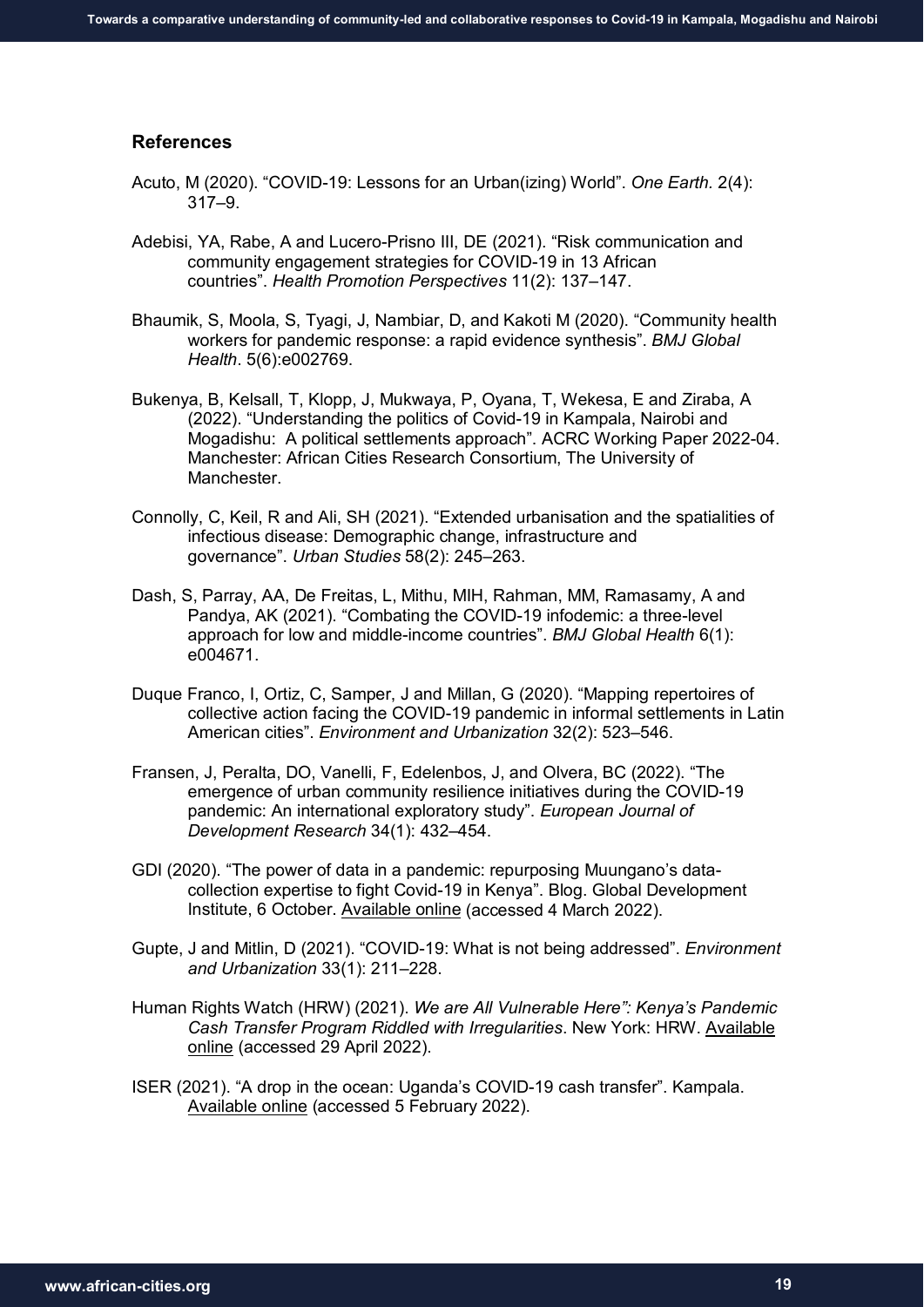- Kimani, J, Steege, R, Makau, J, Nyambuga, K, Wairutu, J, and Tolhurst, R (2021). "Building forward better: inclusive livelihood support in Nairobi's informal settlements". *IDS Bulletin* 52(1): 37–44.
- Kimari, W. (2020). "Outlaw Nairobi versus the pandemics". *City & Society* 32(2). [Available online.](https://doi.org/10.1111/ciso.12305)
- Kimari, W, Kimani, J, Otieno, R, Sverdlik, A, and Waithaka, J (2022). "Amplifying grassroots COVID-19 responses in Kenya". London: IIED Briefing.
- Leach, M, MacGregor, H, Akello, G, Babawo, L, Baluku, M, Desclaux, A, Grant, C, Kamara, F, Nyakoi, M, Parker, M, Richards, P (2022). "Vaccine anxieties, vaccine preparedness: Perspectives from Africa in a Covid-19 era". *Social Science & Medicine* 114826.
- Lines, K, Wamala, J, Dzimadzi, S, Mitlin, D, Mudimu-Matsangaise, P, Rao, V, and Zidana, H (2022). "Covid-19 vaccine rollout: Challenges and insights from informal settlements". *IDS Bulletin*, In Press.
- Loewenson, R, Colvin, CJ, Szabzon, F, Das, S, Khanna, R, Coelho, VS, Gansane, Z, Yao, S, Asibu, WD, Rome, N, Nolan, E (2021). "Beyond command and control: a rapid review of meaningful community-engaged responses to COVID-19". *Global Public Health* 16(8–9): 1439–1453.
- McGuirk, P, Dowling, R, Maalsen, S and Baker, T (2021). "Urban governance innovation and COVID-19". *Geographical Research* 59(2): 188–195.
- Mutabazi, R, Byansi, J, Ndyabakira, A, Nalwanga, E, Okello, DO, Bateganya, NK and Nkurunziza, A (2020). "Upscaling coverage of handwashing facilities in response to the COVID-19 pandemic in Kampala". *KCCA [Kampala Capital City Authority] Public Health and Environment Bulletin* 1(1). [Available online.](https://www.kcca.go.ug/media/docs/KCCA-DPHEBulletin_issue1.pdf)
- Muungano (2021a). "Nairobi's CHVs to receive monthly stipend". Muungano wa Wanavijiji blogpost, 9 July. [Available online](https://www.muungano.net/browseblogs/2021/8/5/arise-cross-post-nairobis-chvs-to-receive-monthly-stipend) (accessed 2 March 2022).
- Muungano (2021b). "Making every household count through a community driven process". Muungano wa Wanavijiji blogpost, 30 June. [Available online](https://www.muungano.net/browseblogs/2021/8/5/arise-cross-post-mathare-kiamutisyamaking-every-household-count-through-a-community-driven-process) (accessed 4 March 2022).
- Recio, RB, Lata, LN and Chatterjee, I. (2021). "Rising inequalities, deepening divides: Urban citizenship in the time of COVID-19". *Geographical Research* 59(4): 500– 513.
- Sverdlik, A and Walnycki, A (2021). "Better cities after COVID-19". London: IIED Issue Paper. [Available online.](https://pubs.iied.org/20241iied)
- Sverdlik, A, Makau, J, Kimani, J, Mumbi, C, Njoroge, P, Otibine, E, Nyambuga, K, Wairutu, J and Waithaka, J (2020). "Achieving scale, social inclusion, and multifaceted shelter solutions: Lessons from the Special Planning Area (SPA) in Mukuru, Nairobi". London: IIED City Briefing. [Available online.](https://pubs.iied.org/10884iied)